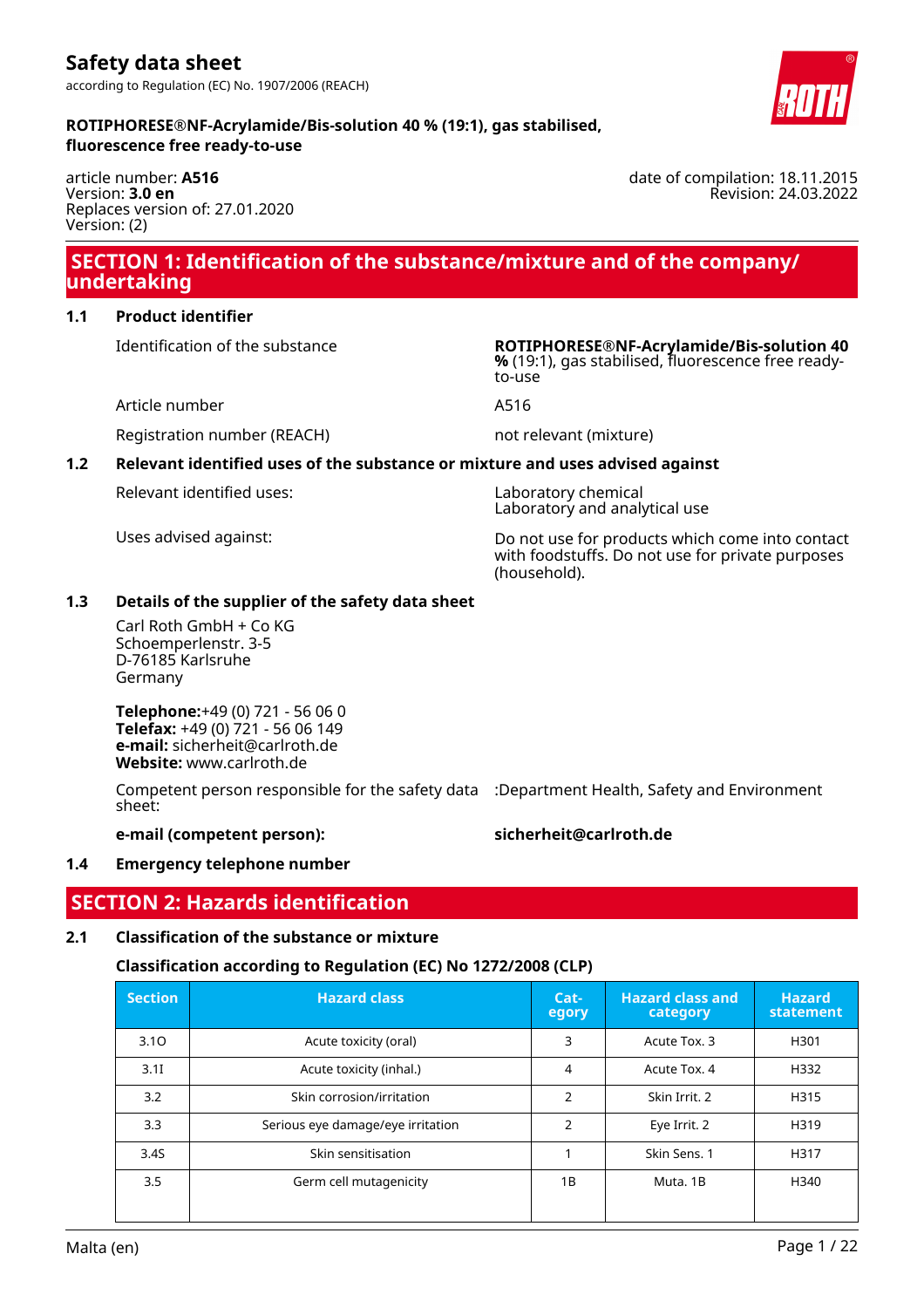

### **ROTIPHORESE®NF-Acrylamide/Bis-solution 40 % (19:1), gas stabilised, fluorescence free ready-to-use**

### article number: **A516**

| <b>Section</b> | <b>Hazard class</b>                                | $Cat-$<br>egory | <b>Hazard class and</b><br>category | <b>Hazard</b><br>statement |
|----------------|----------------------------------------------------|-----------------|-------------------------------------|----------------------------|
| 3.6            | Carcinogenicity                                    | 1B              | Carc. 1B                            | H350                       |
| 3.7            | Reproductive toxicity                              |                 | Repr. 2                             | H361f                      |
| 3.9            | Specific target organ toxicity - repeated exposure |                 | STOT RE 1                           | H372                       |

For full text of abbreviations: see SECTION 16

### **The most important adverse physicochemical, human health and environmental effects**

Delayed or immediate effects can be expected after short or long-term exposure.

### **2.2 Label elements**

### **Labelling according to Regulation (EC) No 1272/2008 (CLP)**

**Signal word Danger**

**Pictograms**

GHS06, GHS08



### **Hazard statements**

| H301  | Toxic if swallowed                                             |
|-------|----------------------------------------------------------------|
| H315  | Causes skin irritation                                         |
| H317  | May cause an allergic skin reaction                            |
| H319  | Causes serious eye irritation                                  |
| H332  | Harmful if inhaled                                             |
| H340  | May cause genetic defects                                      |
| H350  | May cause cancer                                               |
| H361f | Suspected of damaging fertility                                |
| H372  | Causes damage to organs through prolonged or repeated exposure |

### **Precautionary statements**

### **Precautionary statements - prevention**

| P <sub>201</sub> | Obtain special instructions before use |
|------------------|----------------------------------------|
| P280             | Wear protective gloves/eye protection  |

#### **Precautionary statements - response**

| P301+P310      | IF SWALLOWED: Immediately call a POISON CENTER/doctor                       |
|----------------|-----------------------------------------------------------------------------|
| P302+P352      | IF ON SKIN: Wash with plenty of soap and water                              |
| P305+P351+P338 | IF IN EYES: Rinse cautiously with water for several minutes. Remove contact |
|                | lenses, if present and easy to do. Continue rinsing                         |
| P308+P313      | IF exposed or concerned: Get medical advice/attention                       |

For professional users only

Hazardous ingredients for labelling: Acrylamide prop-2-enamide, N,N'-Methylene bisacrylamide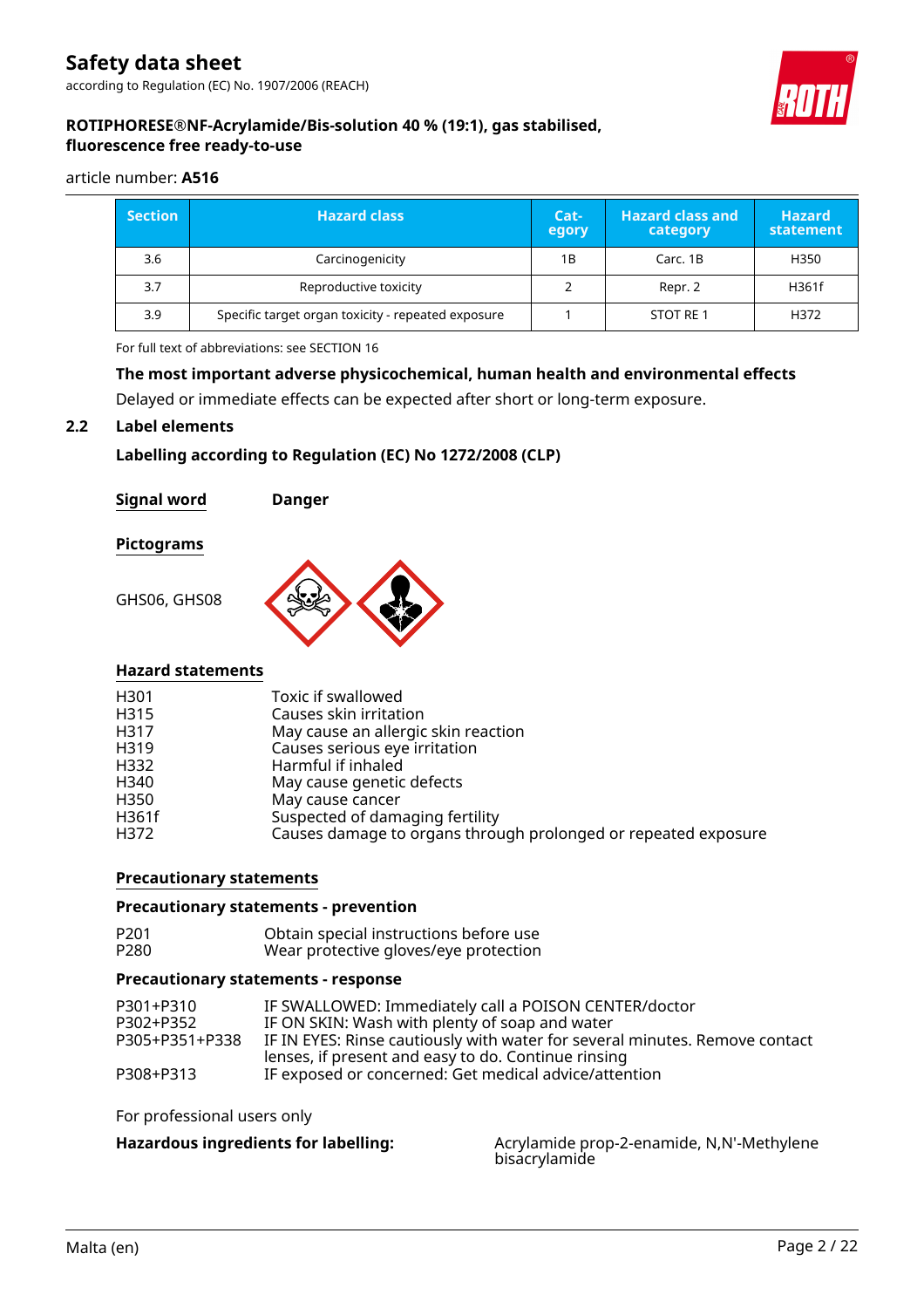#### article number: **A516**

### **Labelling of packages where the contents do not exceed 125 ml**

Signal word: **Danger**

Symbol(s)

| H301      | Toxic if swallowed.                                             |
|-----------|-----------------------------------------------------------------|
| H317      | May cause an allergic skin reaction.                            |
| H340      | May cause genetic defects.                                      |
| H350      | May cause cancer.                                               |
| H361f     | Suspected of damaging fertility.                                |
| H372      | Causes damage to organs through prolonged or repeated exposure. |
| P201      | Obtain special instructions before use.                         |
| P280      | Wear protective gloves/eye protection.                          |
| P301+P310 | IF SWALLOWED: Immediately call a POISON CENTER/doctor.          |
| P302+P352 | IF ON SKIN: Wash with plenty of soap and water.                 |
| P308+P313 | IF exposed or concerned: Get medical advice/attention.          |
| contains: | Acrylamide prop-2-enamide, N,N'-Methylene bisacrylamide         |

### **2.3 Other hazards**

### **Results of PBT and vPvB assessment**

This mixture does not contain any substances that are assessed to be a PBT or a vPvB.

### **SECTION 3: Composition/information on ingredients**

### **3.1 Substances**

not relevant (mixture)

### **3.2 Mixtures**

### **Description of the mixture**

| Name of sub-<br>stance            | <b>Identifier</b>                                                                                                 | $Wt\%$    | <b>Classification acc. to</b><br><b>GHS</b>                                                                                                                                                                                 | <b>Pictograms</b> | <b>Notes</b>                            |
|-----------------------------------|-------------------------------------------------------------------------------------------------------------------|-----------|-----------------------------------------------------------------------------------------------------------------------------------------------------------------------------------------------------------------------------|-------------------|-----------------------------------------|
| acrylamide prop-2-en-<br>amide    | CAS No<br>79-06-1<br>EC No<br>201-173-7<br>Index No<br>616-003-00-0<br>REACH Reg. No<br>01-2119463260-<br>48-xxxx | $30 - 40$ | Acute Tox. 3 / H301<br>Acute Tox. 4 / H312<br>Acute Tox. 4 / H332<br>Skin Irrit. 2 / H315<br>Eye Irrit. 2 / H319<br>Skin Sens, 1 / H317<br>Muta, 1B / H340<br>Carc. 1B / H350<br>Repr. 2 / H361f<br><b>STOT RE 1 / H372</b> | ⋠                 | D<br>GHS-HC<br>IARC: 2A<br><b>IOELV</b> |
| N,N'-Methylene bisac-<br>rylamide | CAS No<br>110-26-9<br>EC No<br>203-750-9                                                                          | $1 - 2.5$ | Acute Tox. 4 / H302                                                                                                                                                                                                         |                   |                                         |

**Notes**

D: Certain substances which are susceptible to spontaneous polymerisation or decomposition are generally placed on the market in a stabilised form. It is in this form that they are listed in Part 3. However, such substances are some-<br>times placed on the market in a non-stabilised form. In this case, the supplier must state on the label

GHS-HC: Harmonised classification (the classification of the substance corresponds to the entry in the list according to 1272/ 2008/EC, Annex VI)

IARC: 2A: IARC group 2A: probably carcinogenic to humans (International Agency for Research on Cancer)

IOELV: Substance with a community indicative occupational exposure limit value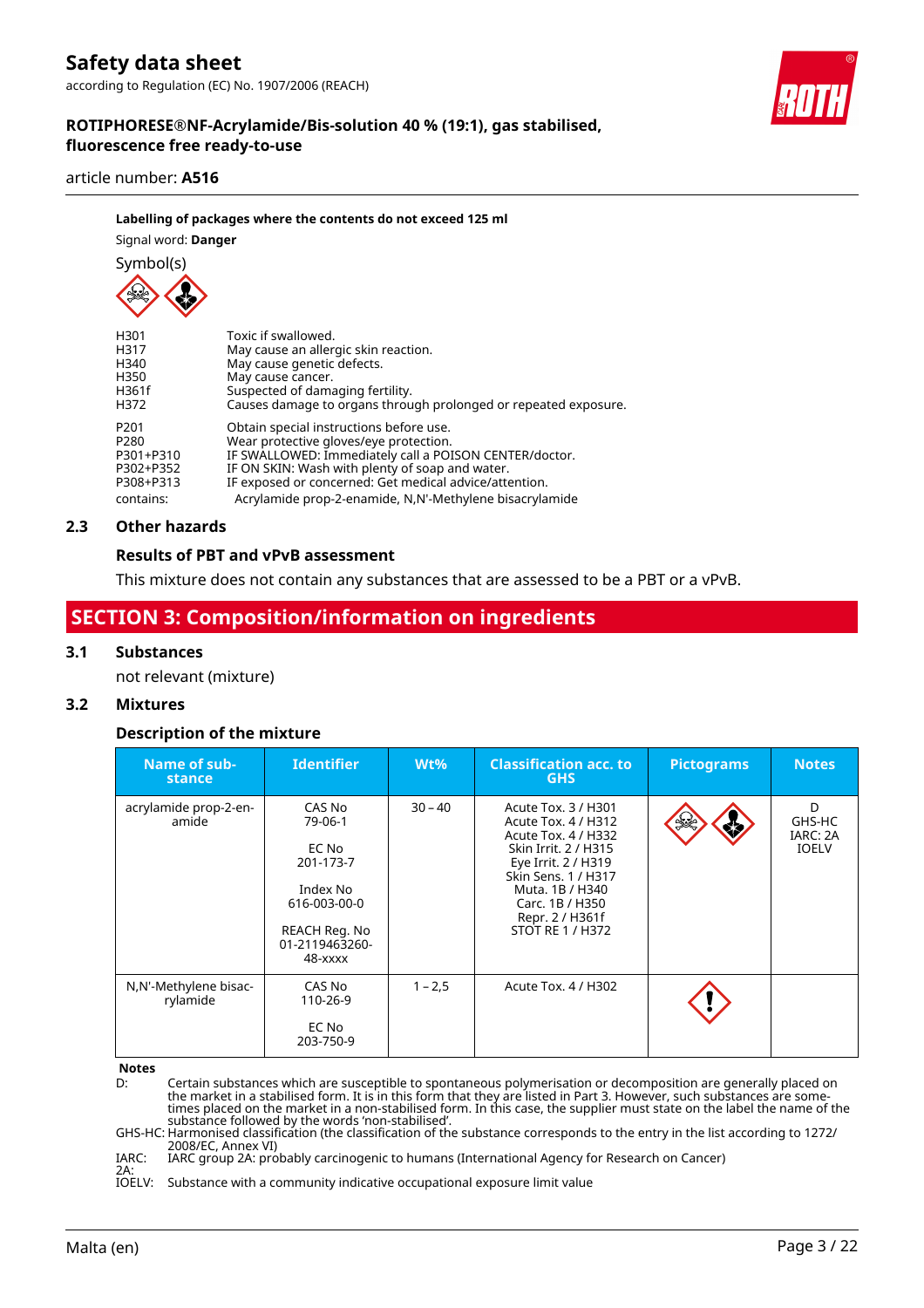

### **ROTIPHORESE®NF-Acrylamide/Bis-solution 40 % (19:1), gas stabilised, fluorescence free ready-to-use**

### article number: **A516**

| Name of sub-<br>stance          | <b>Identifier</b>                                                   | <b>Specific Conc. Limits</b> | <b>M-Factors</b> | <b>ATE</b>                                                             | <b>Exposure</b><br>route                    |
|---------------------------------|---------------------------------------------------------------------|------------------------------|------------------|------------------------------------------------------------------------|---------------------------------------------|
| acrylamide prop-<br>2-enamide   | CAS No<br>79-06-1<br>EC No<br>201-173-7<br>Index No<br>616-003-00-0 | ۰                            | $\blacksquare$   | 100 $\frac{mg}{kg}$<br>1.141 $\frac{mg}{kg}$<br>$1.5 \frac{mg}{l}$ /4h | oral<br>dermal<br>inhalation: dust/<br>mist |
| N,N'-Methylene<br>bisacrylamide | CAS No<br>110-26-9<br>EC No<br>203-750-9                            |                              |                  | 390 $mg/_{kq}$                                                         | oral                                        |

# **Substance of Very High Concern (SVHC) Name of substance Name acc. to invent-**

| Name of substance              | Name acc. to invent-<br>orv | <b>CAS No</b> | <b>EC No</b> | <b>Listed</b> in | <b>Remarks</b>             |
|--------------------------------|-----------------------------|---------------|--------------|------------------|----------------------------|
| acrylamide prop-2-enam-<br>ide | acrylamide                  | 79-06-1       | 201-173-7    | Candidate list   | Carc. A57a<br>Muta. A57b l |

### **Legend**

candidate

Substances meeting the criteria referred to in Article 57 and for eventual inclusion in Annex XIV

list Carc. A57a Carcinogenic (article 57a) Muta. A57b Mutagenic (article 57b)

For full text of abbreviations: see SECTION 16

### **SECTION 4: First aid measures**

### **4.1 Description of first aid measures**



### **General notes**

Take off contaminated clothing.

### **Following inhalation**

Provide fresh air. In all cases of doubt, or when symptoms persist, seek medical advice.

#### **Following skin contact**

Rinse skin with water/shower. After contact with skin, wash immediately with plenty of water. In case of skin reactions, consult a physician. In case of skin irritation, consult a physician.

### **Following eye contact**

Irrigate copiously with clean, fresh water for at least 10 minutes, holding the eyelids apart. In case of eye irritation consult an ophthalmologist.

### **Following ingestion**

Rinse mouth immediately and drink plenty of water. In case of accident or unwellness, seek medical advice immediately (show directions for use or safety data sheet if possible).

### **4.2 Most important symptoms and effects, both acute and delayed**

Nausea, Vomiting, Irritation, Allergic reactions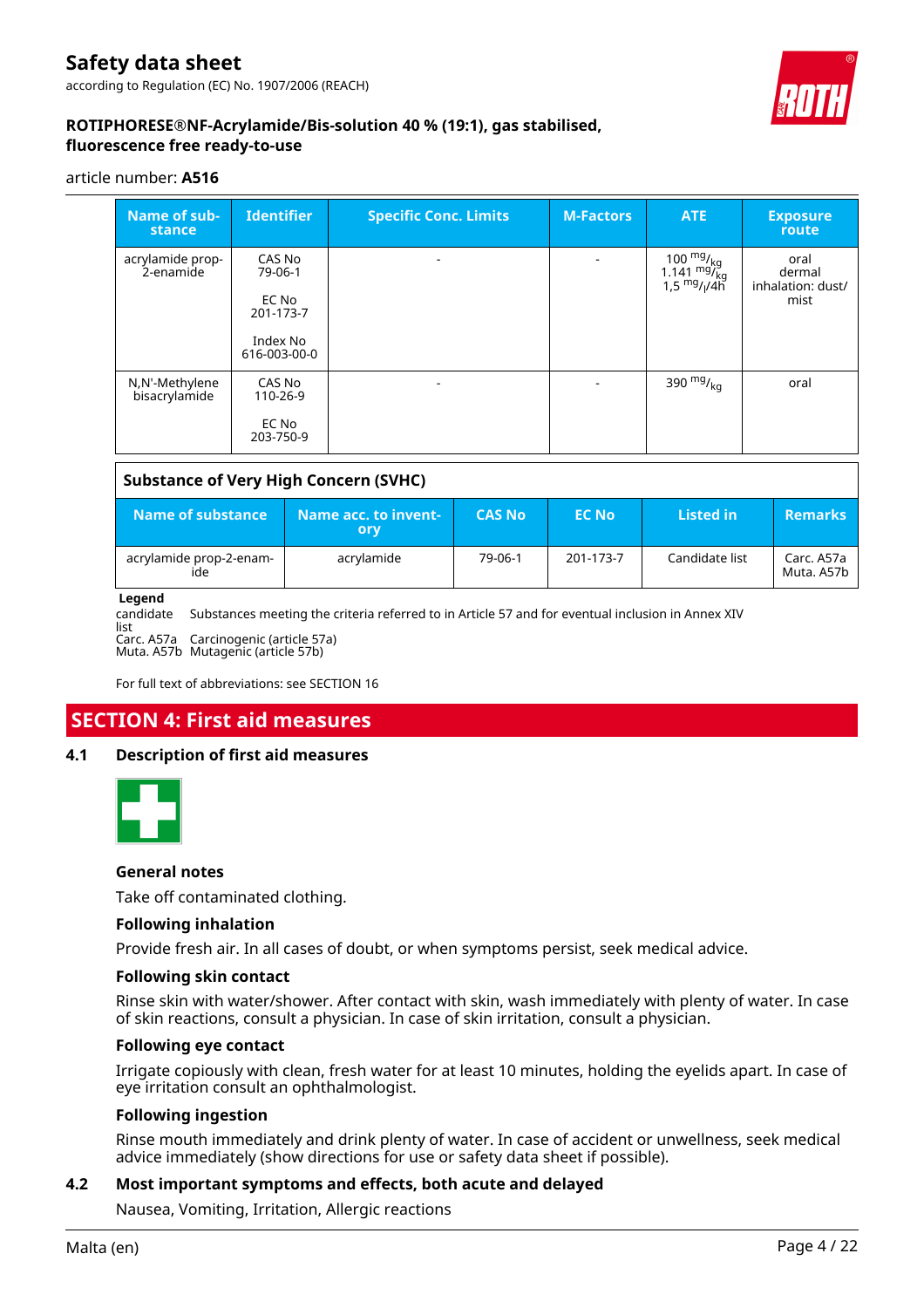

### **ROTIPHORESE®NF-Acrylamide/Bis-solution 40 % (19:1), gas stabilised, fluorescence free ready-to-use**

article number: **A516**

# **4.3 Indication of any immediate medical attention and special treatment needed**

none

### **SECTION 5: Firefighting measures**

### **5.1 Extinguishing media**



### **Suitable extinguishing media**

co-ordinate firefighting measures to the fire surroundings water spray, alcohol resistant foam, dry extinguishing powder, BC-powder, carbon dioxide (CO<sub>2</sub>)

### **Unsuitable extinguishing media**

water jet

### **5.2 Special hazards arising from the substance or mixture**

Ingredients of the mixture combustible. The product itself does not burn.

### **Hazardous combustion products**

In case of fire may be liberated: Nitrogen oxides (NOx), Carbon monoxide (CO), Carbon dioxide (CO₂)

### **5.3 Advice for firefighters**

In case of fire and/or explosion do not breathe fumes. Fight fire with normal precautions from a reasonable distance. Wear self-contained breathing apparatus.

### **SECTION 6: Accidental release measures**

### **6.1 Personal precautions, protective equipment and emergency procedures**



### **For non-emergency personnel**

Use personal protective equipment as required. Avoid contact with skin, eyes and clothes. Do not breathe vapour/spray.

### **6.2 Environmental precautions**

Keep away from drains, surface and ground water.

### **6.3 Methods and material for containment and cleaning up**

### **Advice on how to contain a spill**

Covering of drains.

### **Advice on how to clean up a spill**

Absorb with liquid-binding material (sand, diatomaceous earth, acid- or universal binding agents).

### **Other information relating to spills and releases**

Place in appropriate containers for disposal. Ventilate affected area.

### **6.4 Reference to other sections**

Hazardous combustion products: see section 5. Personal protective equipment: see section 8. Incompatible materials: see section 10. Disposal considerations: see section 13.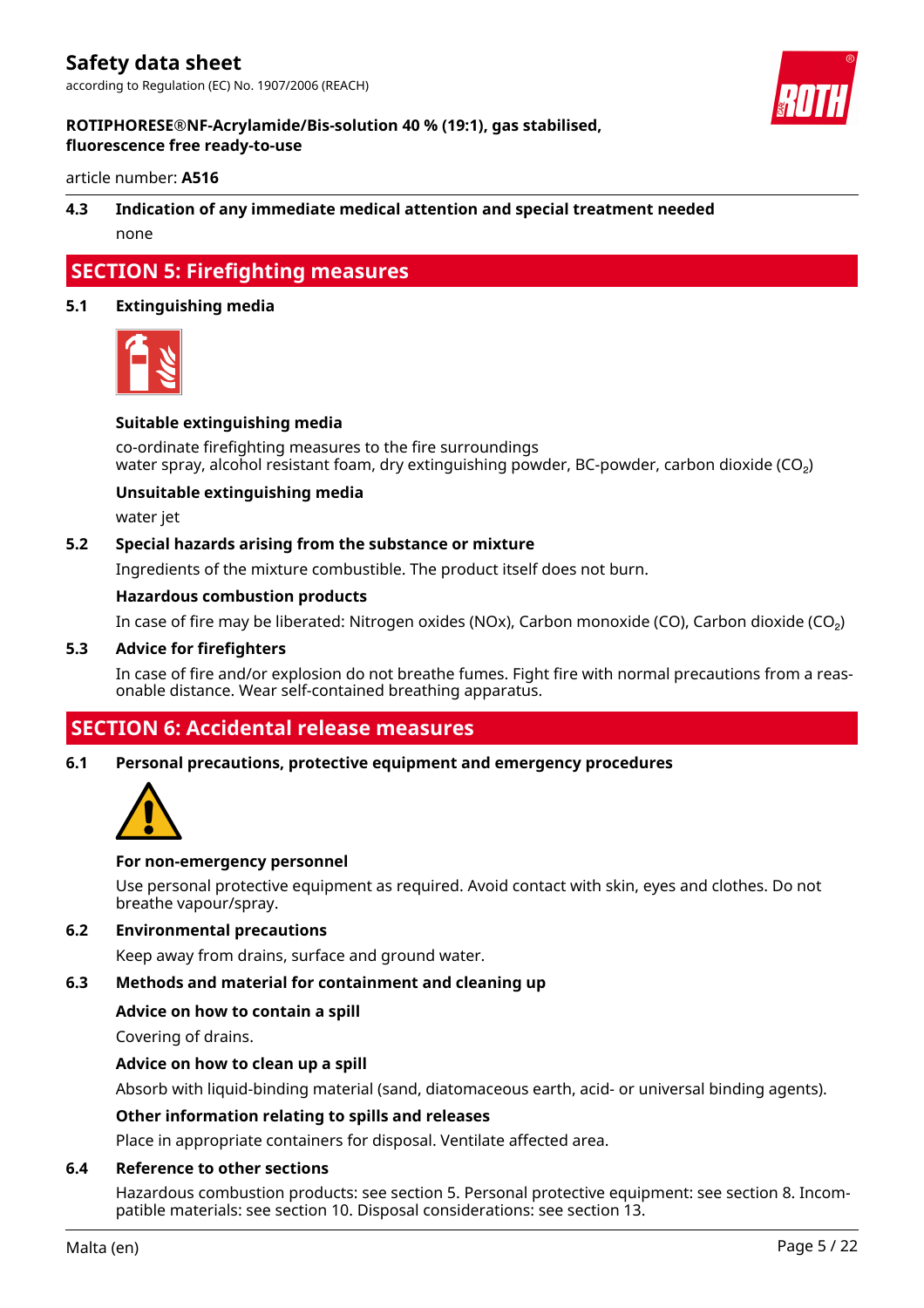

### **ROTIPHORESE®NF-Acrylamide/Bis-solution 40 % (19:1), gas stabilised, fluorescence free ready-to-use**

article number: **A516**

### **SECTION 7: Handling and storage**

### **7.1 Precautions for safe handling**

Avoid exposure. When not in use, keep containers tightly closed. Clear contaminated areas thoroughly. Do not dry up the product.

### **Measures to prevent fire as well as aerosol and dust generation**

Removal of dust deposits.

### **Advice on general occupational hygiene**

When using do not eat or drink. Thorough skin-cleansing after handling the product.

### **7.2 Conditions for safe storage, including any incompatibilities**

Keep container tightly closed in a cool place.

### **Incompatible substances or mixtures**

Observe hints for combined storage.

### **Protect against external exposure, such as**

high temperatures, UV-radiation/sunlight

### **Consideration of other advice:**

Store locked up.

### **Ventilation requirements**

Keep any substance that emits harmful vapours or gases in a place that allows these to be permanently extracted. Use local and general ventilation.

### **Specific designs for storage rooms or vessels**

Recommended storage temperature: 2 – 8 °C

### **7.3 Specific end use(s)**

No information available.

### **SECTION 8: Exposure controls/personal protection**

### **8.1 Control parameters**

### **National limit values**

### **Occupational exposure limit values (Workplace Exposure Limits)**

| Cou<br>ntr<br>$\mathbf{v}$ | Name of agent | <b>CAS No</b> | Identi-<br>fier | TW<br>Α<br><b>Lpp</b><br>m | <b>TWA</b><br>[mg/<br>m <sup>3</sup> | <b>STE</b><br>(pp)<br>m | <b>STEL</b><br>[mg/<br>m <sup>3</sup> | Ceil<br>ing-<br>∽<br><b>Tpp</b><br>$m$ ] | Ceil-<br>ing-C<br>/[mq<br>m <sup>3</sup> | <b>Nota-</b><br>tion | <b>Source</b>    |
|----------------------------|---------------|---------------|-----------------|----------------------------|--------------------------------------|-------------------------|---------------------------------------|------------------------------------------|------------------------------------------|----------------------|------------------|
| EU                         | acrylamide    | 79-06-1       | <b>IOELV</b>    |                            | 0,1                                  |                         |                                       |                                          |                                          |                      | 2017/<br>2398/EU |

**Notation**

Ceiling-C Ceiling value is a limit value above which exposure should not occur

STEL Short-term exposure limit: a limit value above which exposure should not occur and which is related to a 15 minute period (unless otherwise specified)

TWA Time-weighted average (long-term exposure limit): measured or calculated in relation to a reference period of 8 hours time-weighted average (unless otherwise specified)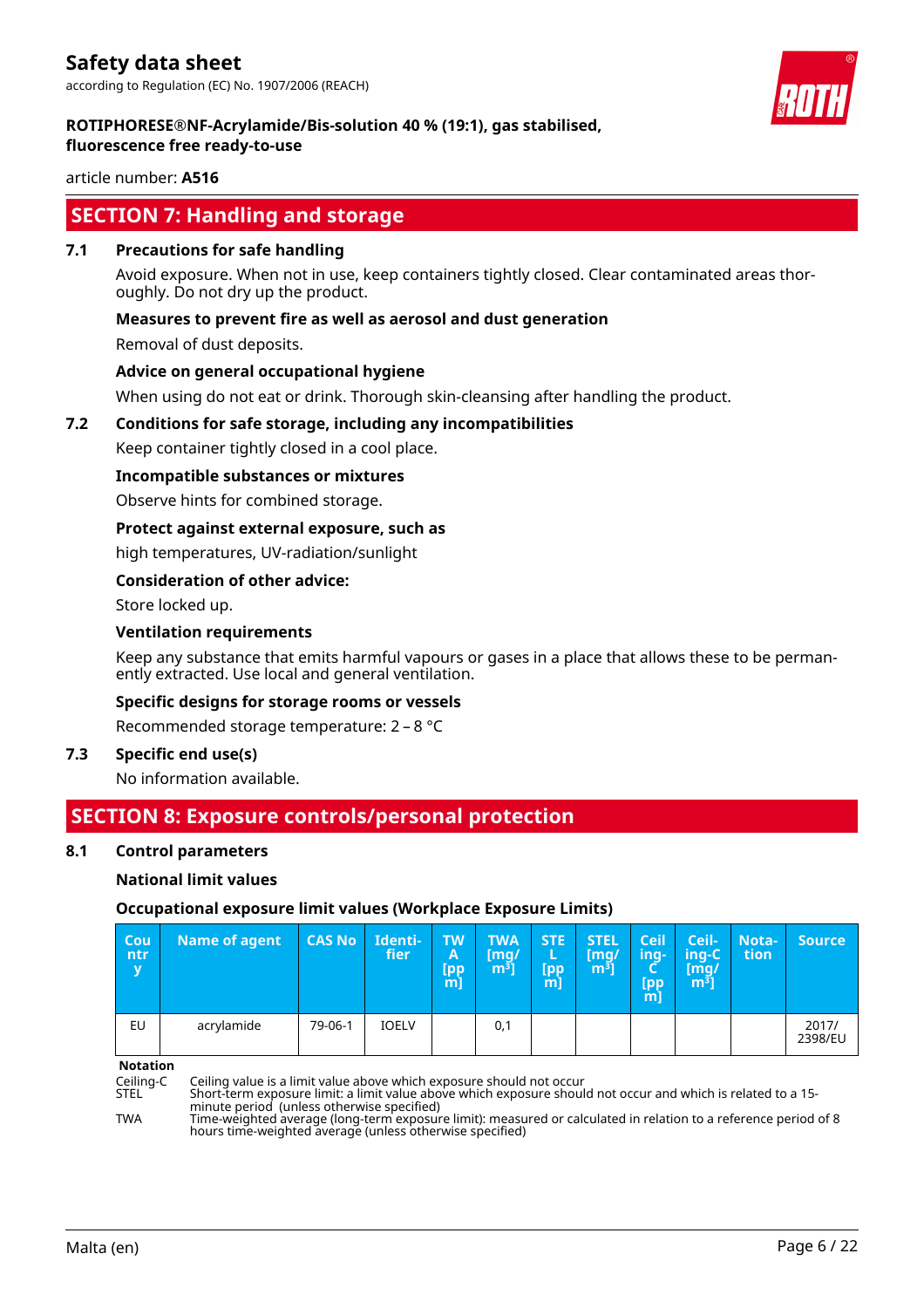

### **ROTIPHORESE®NF-Acrylamide/Bis-solution 40 % (19:1), gas stabilised, fluorescence free ready-to-use**

### article number: **A516**

| <b>Relevant DNELs of components of the mixture</b> |               |               |                                        |                                                 |                   |                               |  |  |  |  |
|----------------------------------------------------|---------------|---------------|----------------------------------------|-------------------------------------------------|-------------------|-------------------------------|--|--|--|--|
| Name of sub-<br>stance                             | <b>CAS No</b> | End-<br>point | <b>Threshol</b><br>d level             | <b>Protection</b><br>goal, route of<br>exposure | Used in           | <b>Exposure time</b>          |  |  |  |  |
| acrylamide prop-2-<br>enamide                      | 79-06-1       | <b>DNEL</b>   | $0,1$ mg/kg                            | human, dermal                                   | worker (industry) | chronic - systemic<br>effects |  |  |  |  |
| acrylamide prop-2-<br>enamide                      | 79-06-1       | <b>DNEL</b>   | $0.07 \,\mathrm{mq}$<br>m <sup>3</sup> | human, inhalat-<br>ory                          | worker (industry) | chronic - systemic<br>effects |  |  |  |  |
| acrylamide prop-2-<br>enamide                      | 79-06-1       | <b>DNEL</b>   | $120 \text{ mg/m}^3$                   | human, inhalat-<br>ory                          | worker (industry) | acute - systemic<br>effects   |  |  |  |  |
| acrylamide prop-2-<br>enamide                      | 79-06-1       | <b>DNEL</b>   | $120 \text{ mg/m}^3$                   | human, inhalat-<br>ory                          | worker (industry) | acute - local ef-<br>fects    |  |  |  |  |
| acrylamide prop-2-<br>enamide                      | 79-06-1       | <b>DNEL</b>   | 3 mg/kg<br>bw/day                      | human, dermal                                   | worker (industry) | acute - systemic<br>effects   |  |  |  |  |
| N,N'-Methylene<br>bisacrylamide                    | 110-26-9      | <b>DNEL</b>   | 3 mg/kg<br>bw/day                      | human, dermal                                   | worker (industry) | acute - systemic<br>effects   |  |  |  |  |

### **Relevant PNECs of components of the mixture**

| Name of sub-<br>stance        | <b>CAS No</b> | End-<br>point | <b>Threshol</b><br>d level | <b>Organism</b>        | <b>Environmental</b><br>compartment | <b>Exposure time</b>            |
|-------------------------------|---------------|---------------|----------------------------|------------------------|-------------------------------------|---------------------------------|
| acrylamide prop-2-<br>enamide | 79-06-1       | <b>PNEC</b>   | $0,032 \frac{mg}{l}$       | aquatic organ-<br>isms | freshwater                          | short-term (single<br>instance) |
| acrylamide prop-2-<br>enamide | 79-06-1       | <b>PNEC</b>   | $2 \mu g_{1}$              | aquatic organ-<br>isms | marine water                        | short-term (single<br>instance) |
| acrylamide prop-2-<br>enamide | 79-06-1       | <b>PNEC</b>   | $0.2 \frac{mg}{L}$         | aquatic organ-<br>isms | sewage treatment<br>plant (STP)     | short-term (single<br>instance) |

### **8.2 Exposure controls**

### **Individual protection measures (personal protective equipment)**

**Eye/face protection**



Use safety goggle with side protection.

### **Skin protection**



### **• hand protection**

Wear suitable gloves. Chemical protection gloves are suitable, which are tested according to EN 374. For special purposes, it is recommended to check the resistance to chemicals of the protective gloves mentioned above together with the supplier of these gloves. The times are approximate values from measurements at 22 ° C and permanent contact. Increased temperatures due to heated substances, body heat etc. and a reduction of the effective layer thickness by stretching can lead to a considerable reduction of the breakthrough time. If in doubt, contact manufacturer. At an approx. 1.5 times larger / smaller layer thickness, the respective breakthrough time is doubled / halved. The data apply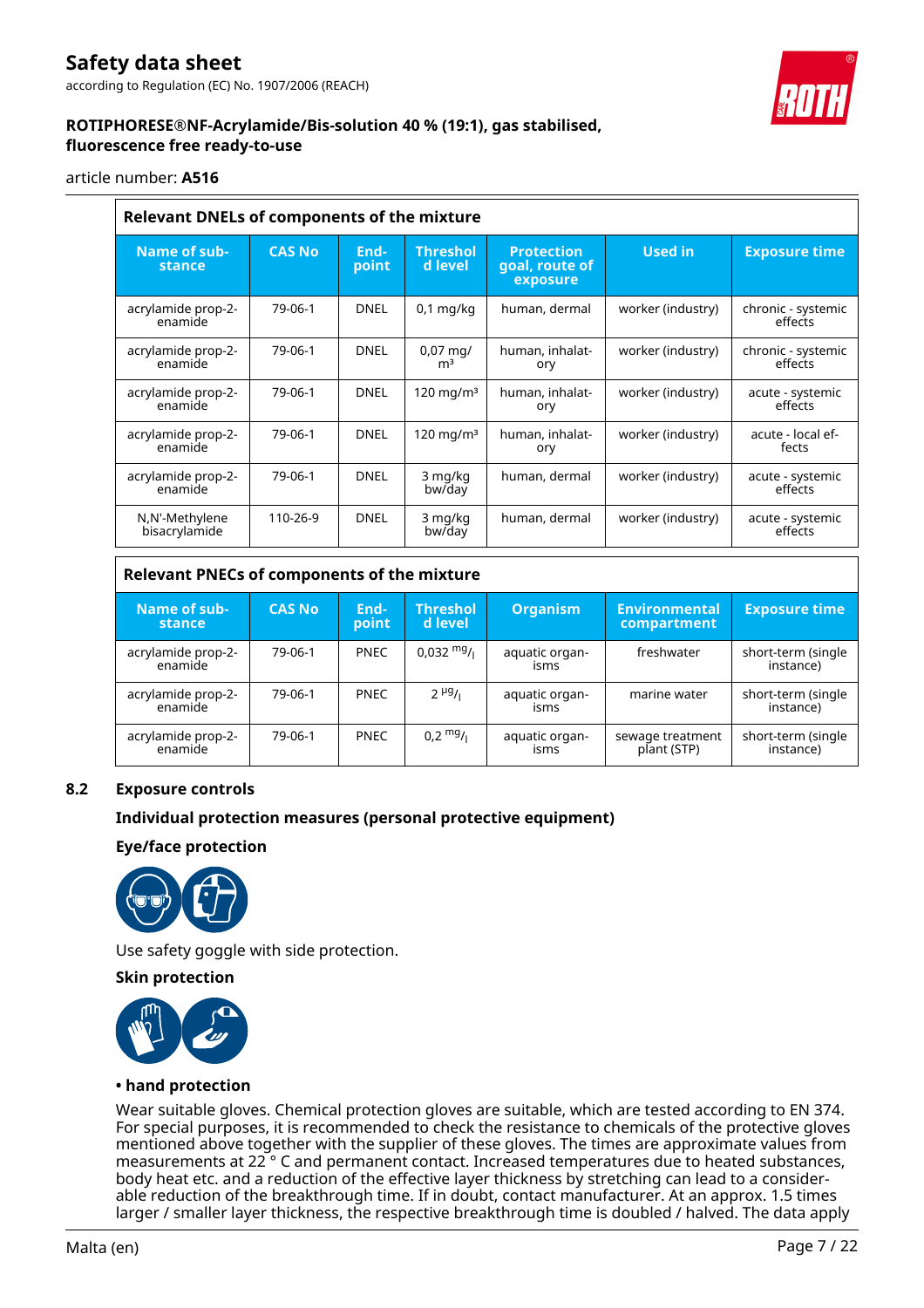

### **ROTIPHORESE®NF-Acrylamide/Bis-solution 40 % (19:1), gas stabilised, fluorescence free ready-to-use**

### article number: **A516**

only to the pure substance. When transferred to substance mixtures, they may only be considered as a guide.

### **• type of material**

NBR (Nitrile rubber)

#### **• material thickness**

0,3 mm

### **• breakthrough times of the glove material**

>480 minutes (permeation: level 6)

### **• other protection measures**

Take recovery periods for skin regeneration. Preventive skin protection (barrier creams/ointments) is recommended.

### **Respiratory protection**



Respiratory protection necessary at: Aerosol or mist formation. P2 (filters at least 94 % of airborne particles, colour code: White).

### **Environmental exposure controls**

Keep away from drains, surface and ground water.

### **SECTION 9: Physical and chemical properties**

### **9.1 Information on basic physical and chemical properties**

| Physical state                                              | liquid                     |
|-------------------------------------------------------------|----------------------------|
| Colour                                                      | clear - colourless         |
| Odour                                                       | characteristic             |
| Melting point/freezing point                                | not determined             |
| Boiling point or initial boiling point and boiling<br>range | (unknown) not determined   |
| Flammability                                                | non-combustible            |
| Lower and upper explosion limit                             | not determined             |
| Flash point                                                 | not determined             |
| Auto-ignition temperature                                   | not determined             |
| Decomposition temperature                                   | not relevant               |
| pH (value)                                                  | $5 - 7(20 °C)$             |
| Kinematic viscosity                                         | not determined             |
| Solubility(ies)                                             |                            |
| Water solubility                                            | miscible in any proportion |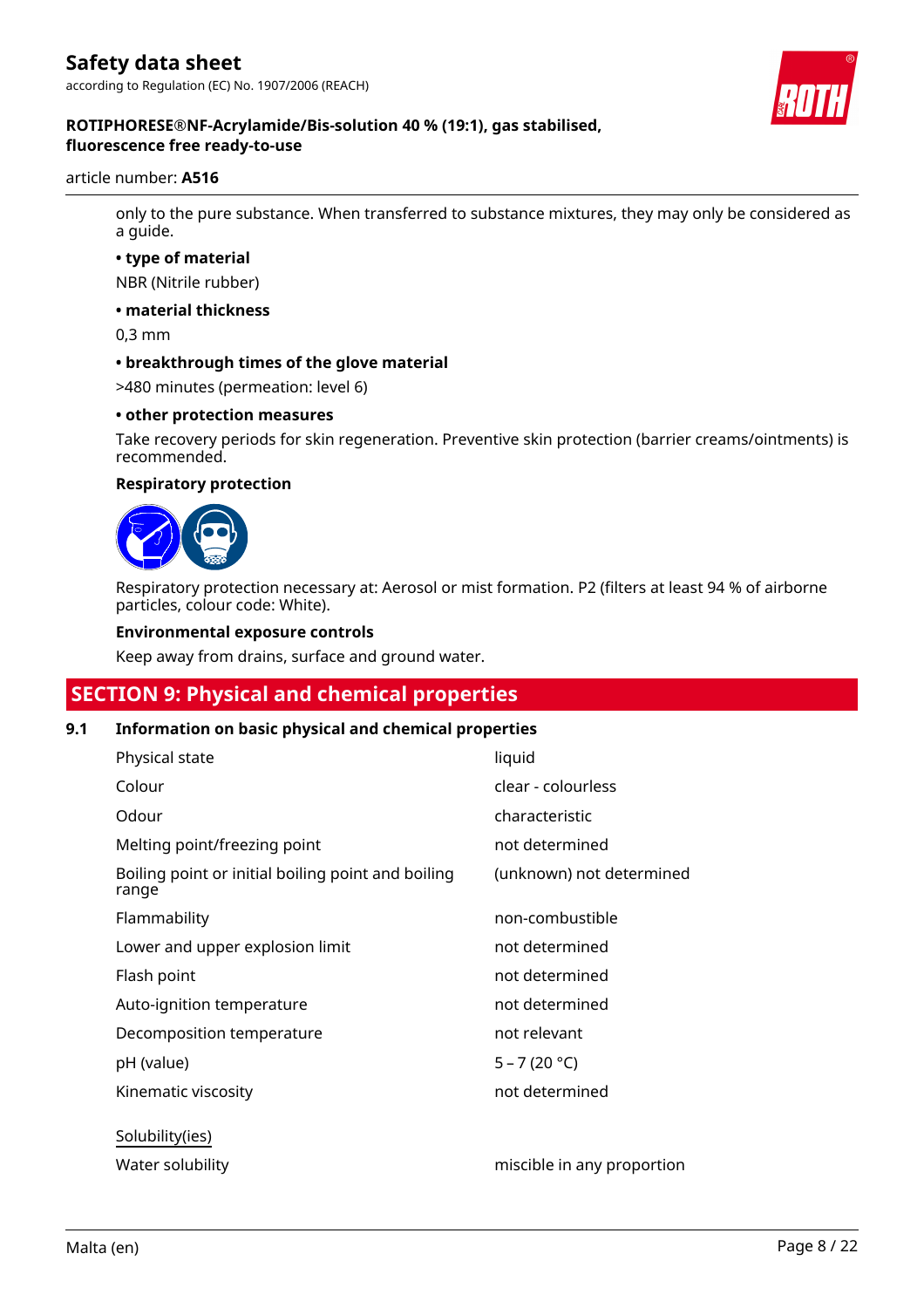

### article number: **A516**

|     | Partition coefficient                                  |                                                                |
|-----|--------------------------------------------------------|----------------------------------------------------------------|
|     | Partition coefficient n-octanol/water (log value):     | this information is not available                              |
|     | Vapour pressure                                        | not determined                                                 |
|     | Density and/or relative density                        |                                                                |
|     | Density                                                | 1,03 $9/_{cm^3}$ at 20 °C                                      |
|     | Relative vapour density                                | information on this property is not available                  |
|     | Particle characteristics                               | not relevant (liquid)                                          |
|     | Other safety parameters                                |                                                                |
|     | Oxidising properties                                   | none                                                           |
| 9.2 | <b>Other information</b>                               |                                                                |
|     | Information with regard to physical hazard<br>classes: | hazard classes acc. to GHS<br>(physical hazards): not relevant |
|     | Other safety characteristics:                          |                                                                |
|     | Miscibility                                            | completely miscible with water                                 |

### **SECTION 10: Stability and reactivity**

### **10.1 Reactivity**

This material is not reactive under normal ambient conditions.

### **10.2 Chemical stability**

The material is stable under normal ambient and anticipated storage and handling conditions of temperature and pressure.

### **10.3 Possibility of hazardous reactions**

**Violent reaction with:** strong oxidiser, Reducing agents, Acids, Caustic solutions

### **10.4 Conditions to avoid**

UV-radiation/sunlight. Keep away from heat.

### **10.5 Incompatible materials**

There is no additional information.

### **10.6 Hazardous decomposition products**

Hazardous combustion products: see section 5.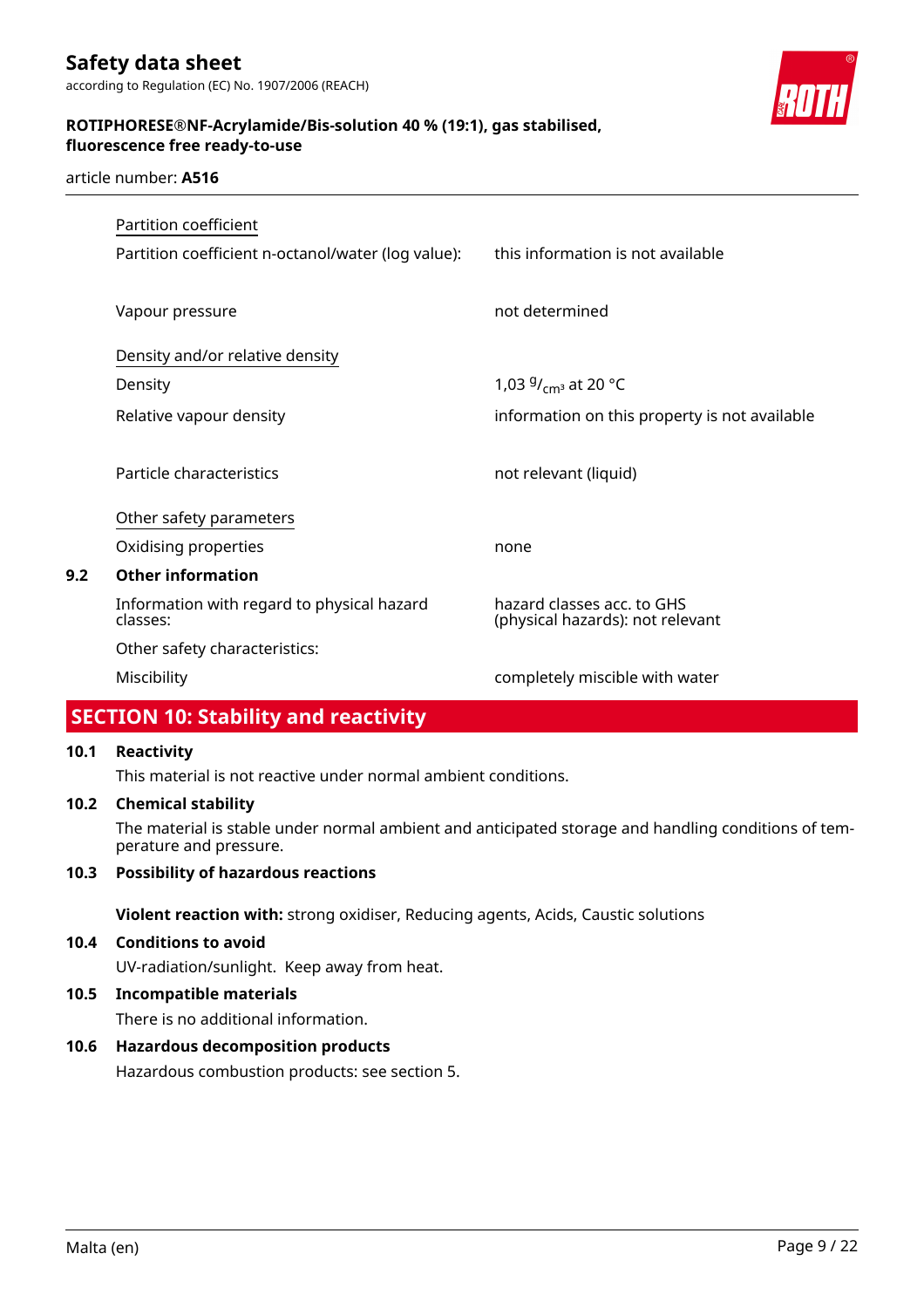### **ROTIPHORESE®NF-Acrylamide/Bis-solution 40 % (19:1), gas stabilised, fluorescence free ready-to-use**

article number: **A516**

### **SECTION 11: Toxicological information**

### **11.1 Information on hazard classes as defined in Regulation (EC) No 1272/2008**

Test data are not available for the complete mixture.

### **Classification procedure**

The method for classification of the mixture is based on ingredients of the mixture (additivity formula).

### **Classification according to GHS (1272/2008/EC, CLP)**

### **Acute toxicity**

Toxic if swallowed. Harmful if inhaled.

| Acute toxicity estimate (ATE) of components of the mixture |               |                       |                  |  |  |
|------------------------------------------------------------|---------------|-----------------------|------------------|--|--|
| Name of substance                                          | <b>CAS No</b> | <b>Exposure route</b> | <b>ATE</b>       |  |  |
| acrylamide prop-2-enamide                                  | 79-06-1       | oral                  | 100 $mg/_{ka}$   |  |  |
| acrylamide prop-2-enamide                                  | 79-06-1       | dermal                | 1.141 $mg/_{kq}$ |  |  |
| acrylamide prop-2-enamide                                  | 79-06-1       | inhalation: dust/mist | 1.5 $mg/1/4h$    |  |  |
| N,N'-Methylene bisacrylamide                               | 110-26-9      | oral                  | 390 $mg/_{ka}$   |  |  |

| Acute toxicity of components of the mixture |               |                          |                 |                  |                |  |
|---------------------------------------------|---------------|--------------------------|-----------------|------------------|----------------|--|
| Name of substance                           | <b>CAS No</b> | <b>Exposure</b><br>route | <b>Endpoint</b> | <b>Value</b>     | <b>Species</b> |  |
| acrylamide prop-2-enamide                   | 79-06-1       | oral                     | LD50            | 354 $mg/kq$      | rat            |  |
| acrylamide prop-2-enamide                   | 79-06-1       | dermal                   | LD50            | 1.141 $mg/_{kq}$ | rabbit         |  |
| N,N'-Methylene bisacrylamide                | 110-26-9      | oral                     | LD50            | 390 $mg/_{kq}$   | rat            |  |

### **Skin corrosion/irritation**

Causes skin irritation.

### **Serious eye damage/eye irritation**

Causes serious eye irritation.

### **Respiratory or skin sensitisation**

May cause an allergic skin reaction.

### **Germ cell mutagenicity**

May cause genetic defects.

### **Carcinogenicity**

May cause cancer.

### **Reproductive toxicity**

Suspected of damaging fertility.

### **Specific target organ toxicity - single exposure**

Shall not be classified as a specific target organ toxicant (single exposure).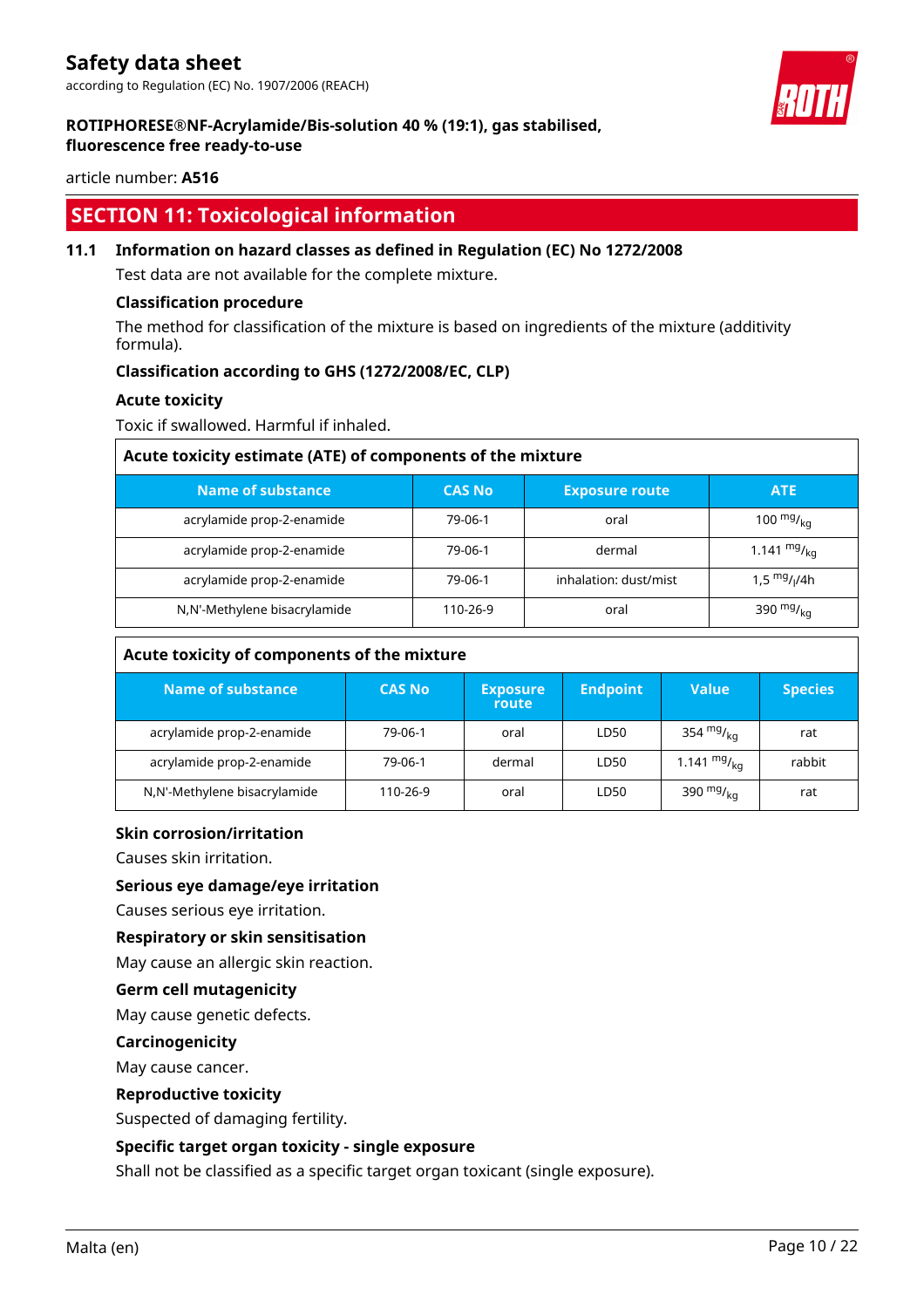

### **ROTIPHORESE®NF-Acrylamide/Bis-solution 40 % (19:1), gas stabilised, fluorescence free ready-to-use**

### article number: **A516**

### **Specific target organ toxicity - repeated exposure**

Causes damage to organs through prolonged or repeated exposure.

### **Aspiration hazard**

Shall not be classified as presenting an aspiration hazard.

### **Symptoms related to the physical, chemical and toxicological characteristics**

### **• If swallowed**

vomiting, nausea

### **• If in eyes**

Causes serious eye irritation

### **• If inhaled**

Data are not available.

### **• If on skin**

causes skin irritation, May produce an allergic reaction, pruritis, localised redness

### **• Other information**

Loss of righting reflex, and ataxia, Disorientation, Impaired memory function

### **11.2 Endocrine disrupting properties**

None of the ingredients are listed.

### **11.3 Information on other hazards**

There is no additional information.

### **SECTION 12: Ecological information**

### **12.1 Toxicity**

Shall not be classified as hazardous to the aquatic environment.

| Aquatic toxicity (acute) of components of the mixture |               |                 |                     |                       |                         |  |
|-------------------------------------------------------|---------------|-----------------|---------------------|-----------------------|-------------------------|--|
| Name of sub-<br>stance                                | <b>CAS No</b> | <b>Endpoint</b> | <b>Value</b>        | <b>Species</b>        | <b>Exposure</b><br>time |  |
| acrylamide prop-2-en-<br>amide                        | 79-06-1       | EC50            | 98 $mg/1$           | aquatic invertebrates | 48 h                    |  |
| N,N'-Methylene bisac-<br>rylamide                     | 110-26-9      | ErC50           | $>100 \frac{mg}{l}$ | algae                 | 72 h                    |  |

### **Biodegradation**

Data are not available.

### **12.2 Process of degradability**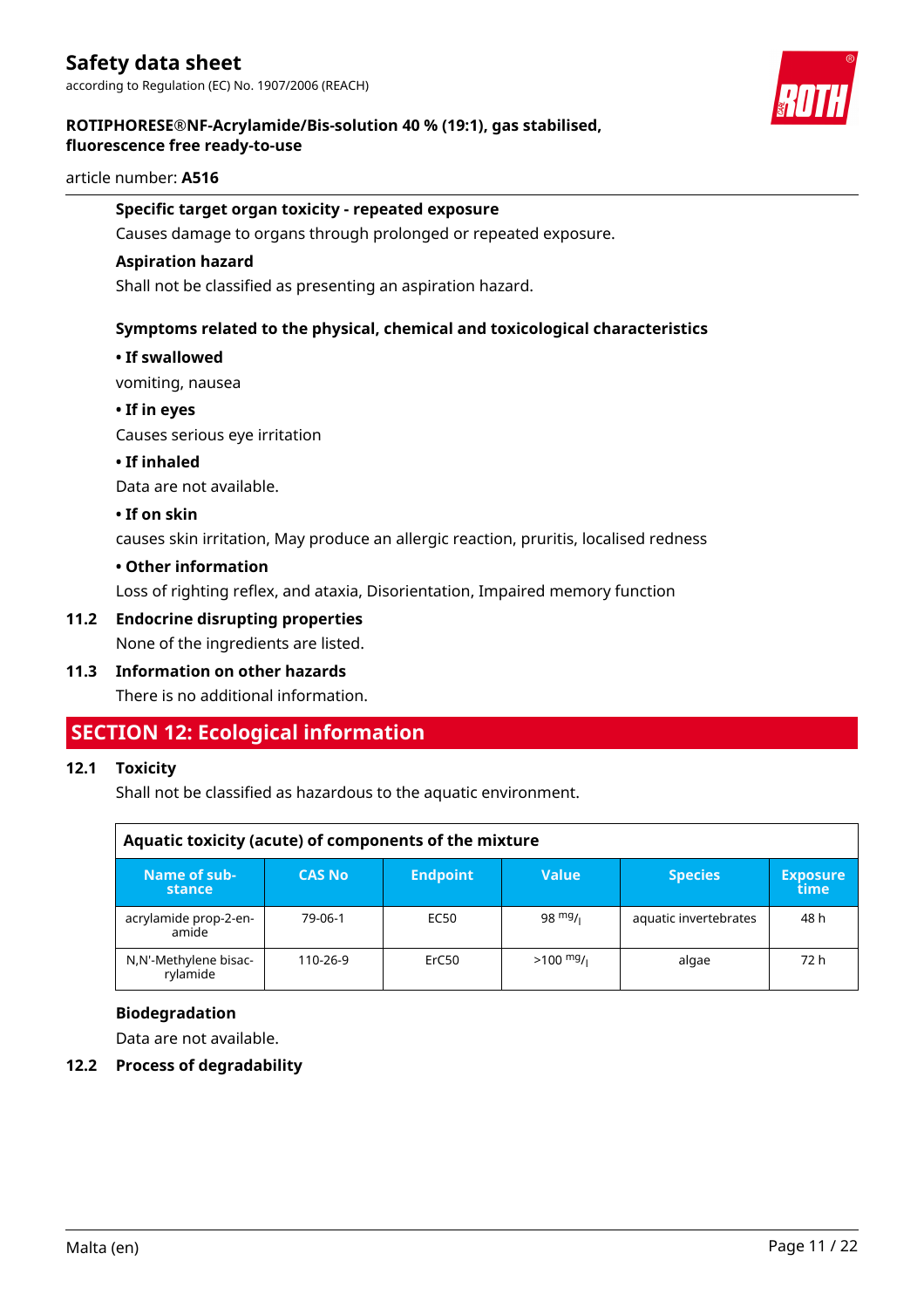### article number: **A516**

|                                        | Degradability of components of the mixture |                       |                       |             |                         |               |  |  |
|----------------------------------------|--------------------------------------------|-----------------------|-----------------------|-------------|-------------------------|---------------|--|--|
| Name of<br>substance                   | <b>CAS No</b>                              | <b>Process</b>        | Degrada-<br>tion rate | <b>Time</b> | <b>Method</b>           | <b>Source</b> |  |  |
| acrylamide<br>prop-2-enam-<br>ide      | 79-06-1                                    | biotic/abiotic        | 100 %                 | 28 d        | geschlossene<br>Flasche |               |  |  |
| acrylamide<br>prop-2-enam-<br>ide      | 79-06-1                                    | oxygen deple-<br>tion | 7.4 %                 | 5 d         |                         | <b>ECHA</b>   |  |  |
| N,N'-Methyl-<br>ene bisacryl-<br>amide | 110-26-9                                   | oxygen deple-<br>tion | 2,1 %                 | 28d         |                         | <b>ECHA</b>   |  |  |

### **12.3 Bioaccumulative potential**

Data are not available.

| Bioaccumulative potential of components of the mixture |               |            |                              |                 |  |
|--------------------------------------------------------|---------------|------------|------------------------------|-----------------|--|
| Name of substance                                      | <b>CAS No</b> | <b>BCF</b> | Log KOW                      | <b>BOD5/COD</b> |  |
| acrylamide prop-2-enamide                              | 79-06-1       |            | $-0.9$ (pH value: ~7, 20 °C) |                 |  |
| N,N'-Methylene bisacrylamide                           | 110-26-9      |            | $-0.08(24 °C)$               |                 |  |

### **12.4 Mobility in soil**

Data are not available.

- **12.5 Results of PBT and vPvB assessment** Data are not available.
- **12.6 Endocrine disrupting properties** None of the ingredients are listed.

### **12.7 Other adverse effects**

Data are not available.

### **SECTION 13: Disposal considerations**

### **13.1 Waste treatment methods**



This material and its container must be disposed of as hazardous waste. Dispose of contents/container in accordance with local/regional/national/international regulations.

### **Sewage disposal-relevant information**

Do not empty into drains.

### **Waste treatment of containers/packagings**

It is a dangerous waste; only packagings which are approved (e.g. acc. to ADR) may be used.

### **13.2 Relevant provisions relating to waste**

The allocation of waste identity numbers/waste descriptions must be carried out according to the EEC, specific to the industry and process. Waste catalogue ordinance (Germany).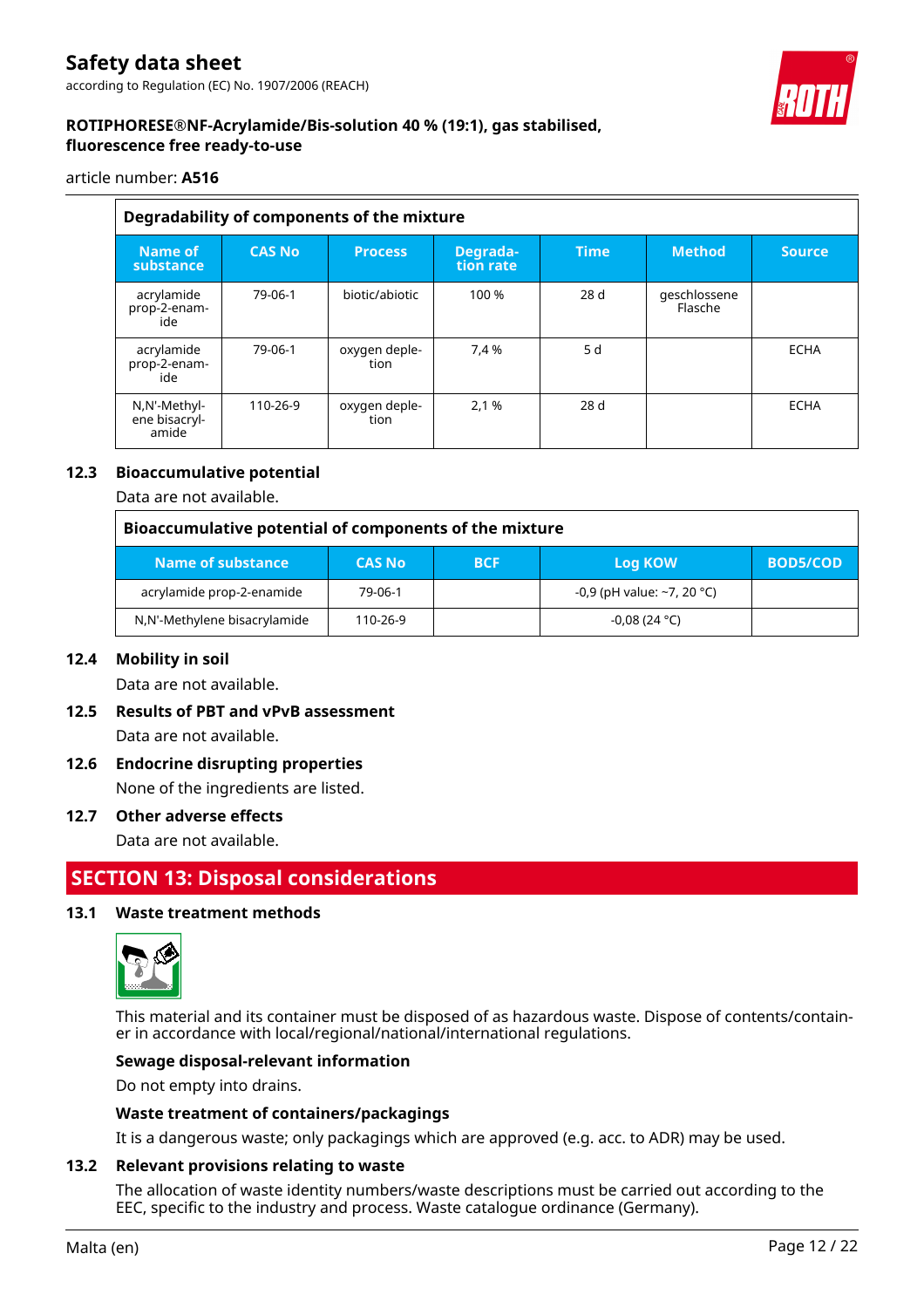article number: **A516**

### **13.3 Remarks**

Waste shall be separated into the categories that can be handled separately by the local or national waste management facilities. Please consider the relevant national or regional provisions.

### **SECTION 14: Transport information**

| 14.1 | UN number or ID number                                                                                   |                                                                            |
|------|----------------------------------------------------------------------------------------------------------|----------------------------------------------------------------------------|
|      | <b>ADR</b>                                                                                               | <b>UN 3426</b>                                                             |
|      | IMDG-Code                                                                                                | <b>UN 3426</b>                                                             |
|      | ICAO-TI                                                                                                  | <b>UN 3426</b>                                                             |
| 14.2 | UN proper shipping name                                                                                  |                                                                            |
|      | <b>ADR</b>                                                                                               | <b>ACRYLAMIDE SOLUTION</b>                                                 |
|      | <b>IMDG-Code</b>                                                                                         | <b>ACRYLAMIDE SOLUTION</b>                                                 |
|      | ICAO-TI                                                                                                  | Acrylamide solution                                                        |
| 14.3 | <b>Transport hazard class(es)</b>                                                                        |                                                                            |
|      | <b>ADR</b>                                                                                               | 6.1                                                                        |
|      | IMDG-Code                                                                                                | 6.1                                                                        |
|      | ICAO-TI                                                                                                  | 6.1                                                                        |
| 14.4 | <b>Packing group</b>                                                                                     |                                                                            |
|      | <b>ADR</b>                                                                                               | III                                                                        |
|      | IMDG-Code                                                                                                | III                                                                        |
|      | <b>ICAO-TI</b>                                                                                           | III                                                                        |
| 14.5 | <b>Environmental hazards</b>                                                                             | non-environmentally hazardous acc. to the dan-<br>gerous goods regulations |
| 14.6 | <b>Special precautions for user</b>                                                                      |                                                                            |
|      | Provisions for dangerous goods (ADR) should be complied within the premises.                             |                                                                            |
| 14.7 | Maritime transport in bulk according to IMO instruments                                                  |                                                                            |
|      | The cargo is not intended to be carried in bulk.                                                         |                                                                            |
| 14.8 | <b>Information for each of the UN Model Regulations</b>                                                  |                                                                            |
|      | Transport of dangerous goods by road, rail and inland waterway (ADR/RID/ADN) - Additional<br>information |                                                                            |
|      | Proper shipping name                                                                                     | <b>ACRYLAMIDE SOLUTION</b>                                                 |
|      | Particulars in the transport document                                                                    | UN3426, ACRYLAMIDE SOLUTION, 6.1, III, (E)                                 |

Malta (en) Page 13 / 22

Classification code T1 Danger label(s) 6.1

Excepted quantities (EQ) E1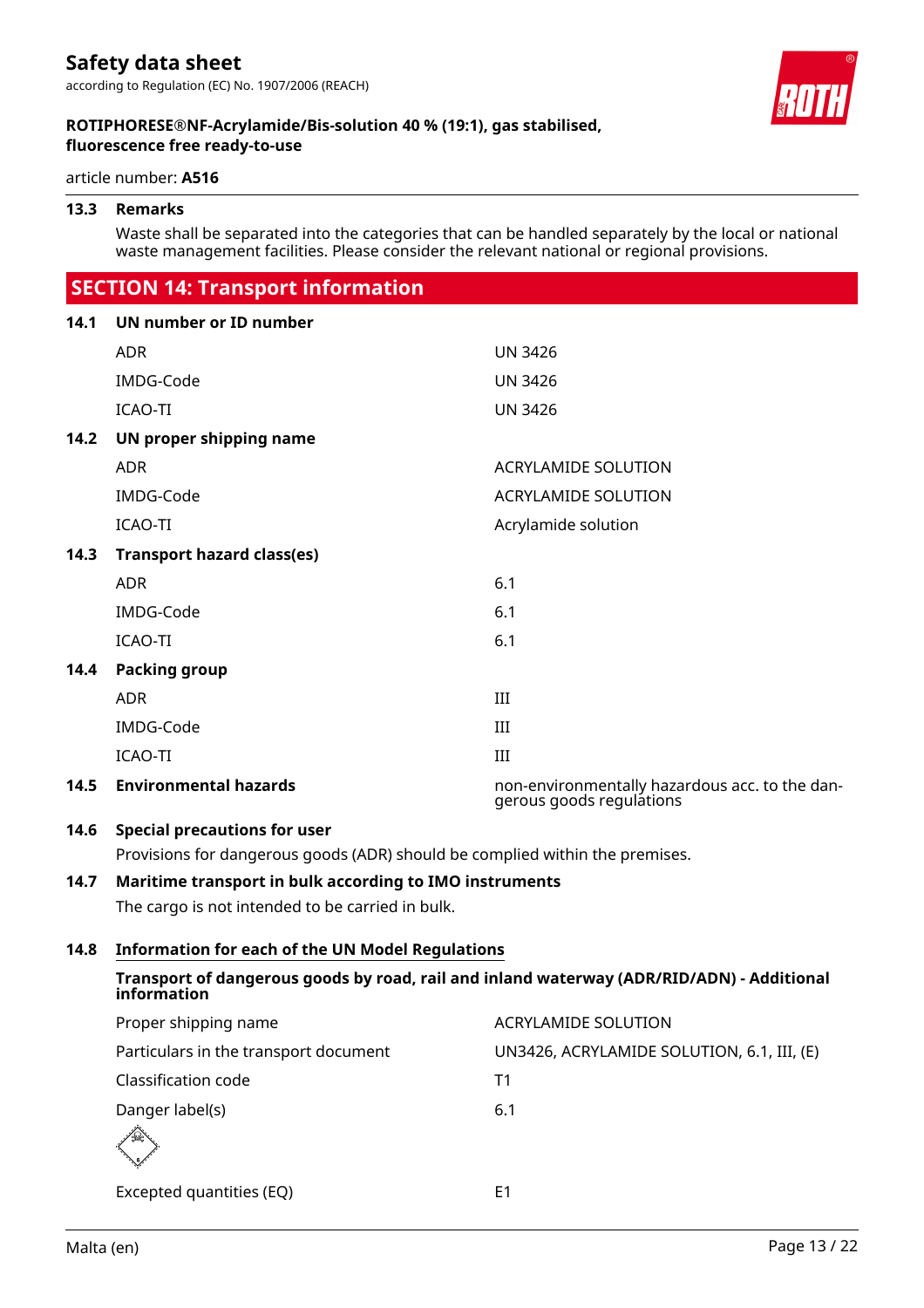## **Safety data sheet**

according to Regulation (EC) No. 1907/2006 (REACH)



### **ROTIPHORESE®NF-Acrylamide/Bis-solution 40 % (19:1), gas stabilised, fluorescence free ready-to-use**

|  |  | article number: A516 |  |
|--|--|----------------------|--|
|--|--|----------------------|--|

| Limited quantities (LQ)                                                            | 5L                                    |
|------------------------------------------------------------------------------------|---------------------------------------|
| Transport category (TC)                                                            | $\overline{2}$                        |
| Tunnel restriction code (TRC)                                                      | E                                     |
| Hazard identification No                                                           | 60                                    |
| <b>International Maritime Dangerous Goods Code (IMDG) - Additional information</b> |                                       |
| Proper shipping name                                                               | <b>ACRYLAMIDE SOLUTION</b>            |
| Particulars in the shipper's declaration                                           | UN3426, ACRYLAMIDE SOLUTION, 6.1, III |
| Marine pollutant                                                                   |                                       |
| Danger label(s)                                                                    | 6.1                                   |
|                                                                                    |                                       |
|                                                                                    |                                       |
| Special provisions (SP)                                                            | 223                                   |
| Excepted quantities (EQ)                                                           | E <sub>1</sub>                        |
| Limited quantities (LQ)                                                            | 5L                                    |
| EmS                                                                                | F-A, S-A                              |
| Stowage category                                                                   | A                                     |
| International Civil Aviation Organization (ICAO-IATA/DGR) - Additional information |                                       |
| Proper shipping name                                                               | Acrylamide solution                   |
| Particulars in the shipper's declaration                                           | UN3426, Acrylamide solution, 6.1, III |
| Danger label(s)                                                                    | 6.1                                   |
|                                                                                    |                                       |
| Special provisions (SP)                                                            | A <sub>3</sub>                        |
| Excepted quantities (EQ)                                                           | E <sub>1</sub>                        |
| Limited quantities (LQ)                                                            | 2L                                    |
|                                                                                    |                                       |

### **SECTION 15: Regulatory information**

## **15.1 Safety, health and environmental regulations/legislation specific for the substance or mixture Relevant provisions of the European Union (EU)**

### **Restrictions according to REACH, Annex XVII**

| Dangerous substances with restrictions (REACH, Annex XVII) |                                                                                                          |               |                     |           |
|------------------------------------------------------------|----------------------------------------------------------------------------------------------------------|---------------|---------------------|-----------|
| Name of substance                                          | Name acc. to inventory                                                                                   | <b>CAS No</b> | <b>Restriction</b>  | <b>No</b> |
| ROTIPHORESE®NF-Acrylamide/Bis-<br>solution 40 %            | this product meets the criteria for<br>classification in accordance with Reg-<br>ulation No 1272/2008/EC |               | R <sub>3</sub>      | 3         |
| acrylamide prop-2-enamide                                  | acrylamide                                                                                               | 79-06-1       | R60                 | 60        |
| acrylamide prop-2-enamide                                  | carcinogenic                                                                                             |               | R <sub>28</sub> -30 | 28        |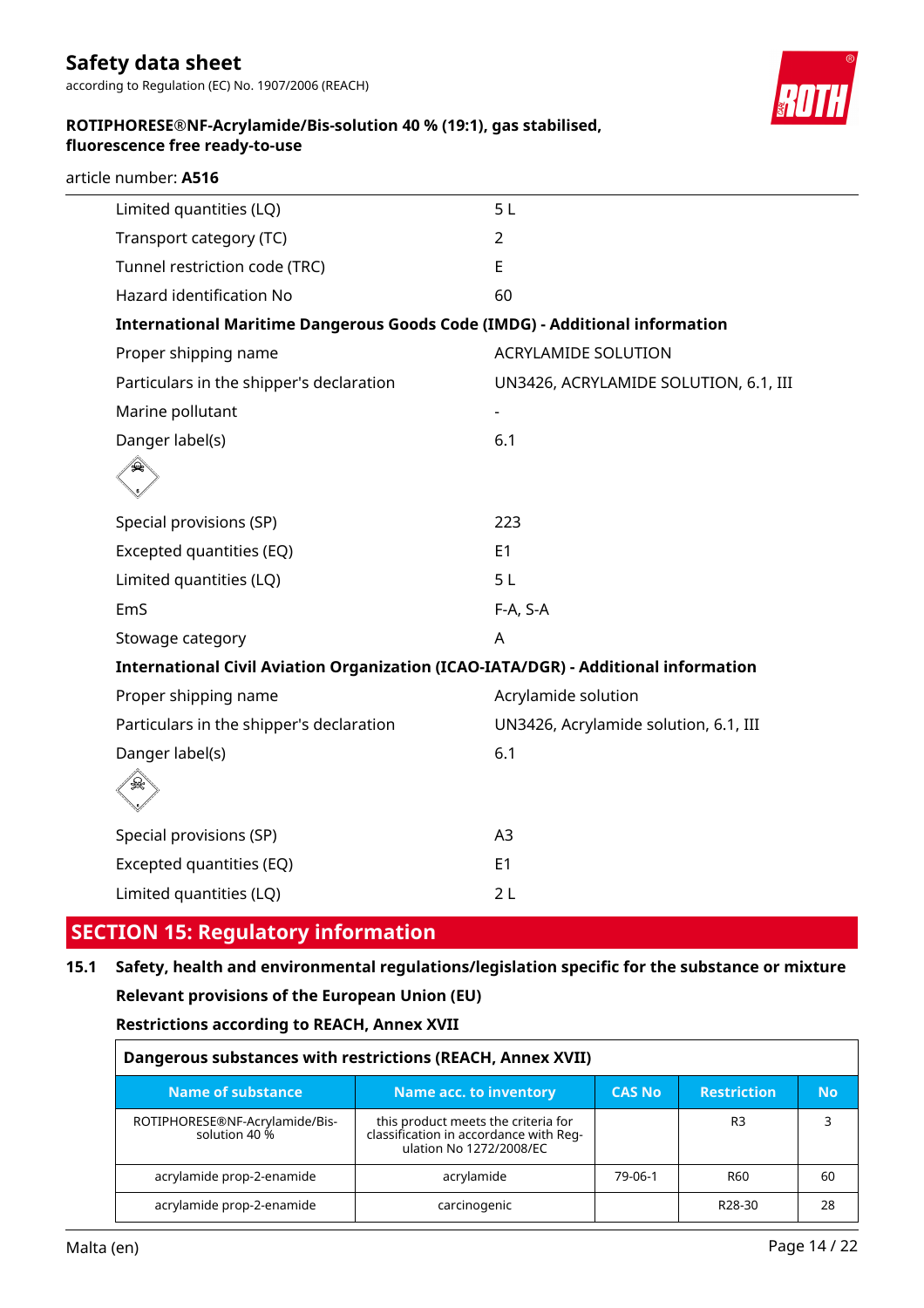

### **ROTIPHORESE®NF-Acrylamide/Bis-solution 40 % (19:1), gas stabilised, fluorescence free ready-to-use**

#### article number: **A516**

| Dangerous substances with restrictions (REACH, Annex XVII) |                                                      |               |                     |           |
|------------------------------------------------------------|------------------------------------------------------|---------------|---------------------|-----------|
| Name of substance                                          | Name acc. to inventory                               | <b>CAS No</b> | <b>Restriction</b>  | <b>No</b> |
| acrylamide prop-2-enamide                                  | germ cell mutagenic (mutagenic)                      |               | R <sub>28</sub> -30 | 29        |
| acrylamide prop-2-enamide                                  | substances in tattoo inks and perman-<br>ent make-up |               | R75                 | 75        |

#### **Legend**

R28-30 1. Shall not be placed on the market, or used,

- as substances,
- as constituents of other substances, or, - in mixtures,

for supply to the general public when the individual concentration in the substance or mixture is equal to or greater than:

- either the relevant specific concentration limit specified in Part 3 of Annex VI to Regulation (EC) No 1272/2008, or, - the relevant concentration specified in Directive 1999/45/EC where no specific concentration limit is set out in Part 3 of Annex VI to Regulation (EC) No 1272/2008.

Without prejudice to the implementation of other Community provisions relating to the classification, packaging and labelling of substances and mixtures, suppliers shall ensure before the placing on the market that the packaging of such substances and mixtures is marked visibly, legibly and indelibly as follows:

'Restricted to professional users'.

2. By way of derogation, paragraph 1 shall not apply to: (a) medicinal or veterinary products as defined by Directive 2001/82/EC and Directive 2001/83/EC;

(b) cosmetic products as defined by Directive 76/768/EEC;

(c) the following fuels and oil products:

- motor fuels which are covered by Directive 98/70/EC,

- mineral oil products intended for use as fuel in mobile or fixed combustion plants,

- fuels sold in closed systems (e.g. liquid gas bottles);

(d) artists' paints covered by Directive 1999/45/EC;

(e) the substances listed in Appendix 11, column 1, for the applications or uses listed in Appendix 11, column 2. Where a date is specified in column 2 of Appendix 11, the derogation shall apply until the said date;

(f) devices covered by Regulation (EU) 2017/745. R3 1. Shall not be used in:

- ornamental articles intended to produce light or colour effects by means of different phases, for example in ornamental lamps and ashtrays,

- tricks and jokes, - games for one or more participants, or any article intended to be used as such, even with ornamental aspects,

2. Articles not complying with paragraph 1 shall not be placed on the market. 3. Shall not be placed on the market if they contain a colouring agent, unless required for fiscal reasons, or perfume,

or both, if they:

— can be used as fuel in decorative oil lamps for supply to the general public, and

— present an aspiration hazard and are labelled with H304.

4. Decorative oil lamps for supply to the general public shall not be placed on the market unless they conform to the European Standard on Decorative oil lamps (EN 14059) adopted by the European Committee for Standardisation (CEN).

5. Without prejudice to the implementation of other Union provisions relating to the classification, labelling and packaging of substances and mixtures, suppliers shall ensure, before the placing on the market, that the following requirements are met:

(a) lamp oils, labelled with H304, intended for supply to the general public are visibly, legibly and indelibly marked as follows: "Keep lamps filled with this liquid out of the reach of children"; and, by 1 December 2010, "Just a sip of lamp oil – or even sucking the wick of lamps – may lead to life-threatening lung damage";

(b) grill lighter fluids, labelled with H304, intended for supply to the general public are legibly and indelibly marked by 1 December 2010 as follows: 'Just a sip of grill lighter fluid may lead to life threatening lung damage'; (c) lamps oils and grill lighters, labelled with H304, intended for supply to the general public are packaged in black

opaque containers not exceeding 1 litre by 1 December 2010.'; R60 Shall not be placed on the market or used as a substance or constituent of mixtures in a concentration, equal to or greater than 0,1 % by weight for grouting applications after 5 November 2012.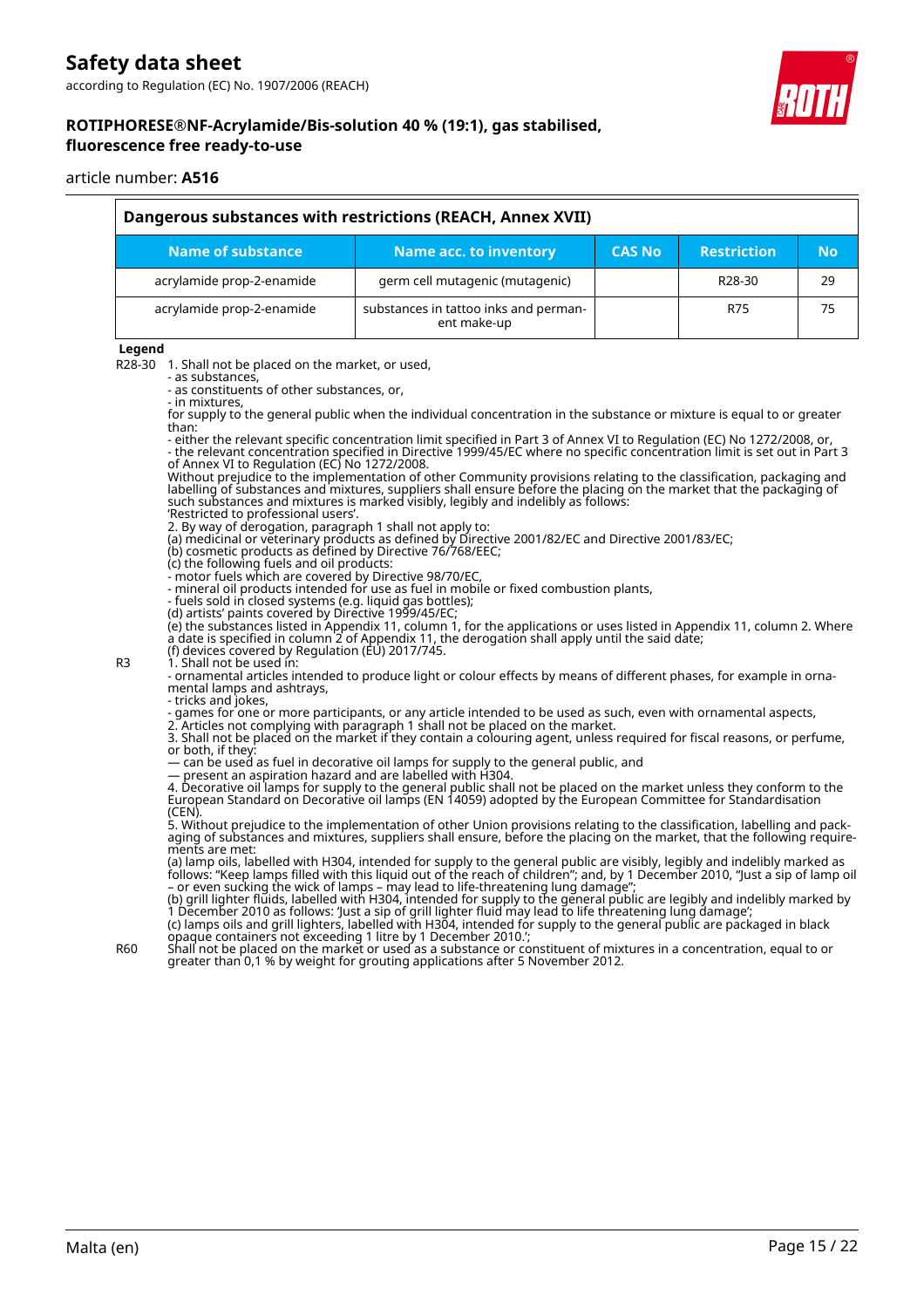#### article number: **A516**



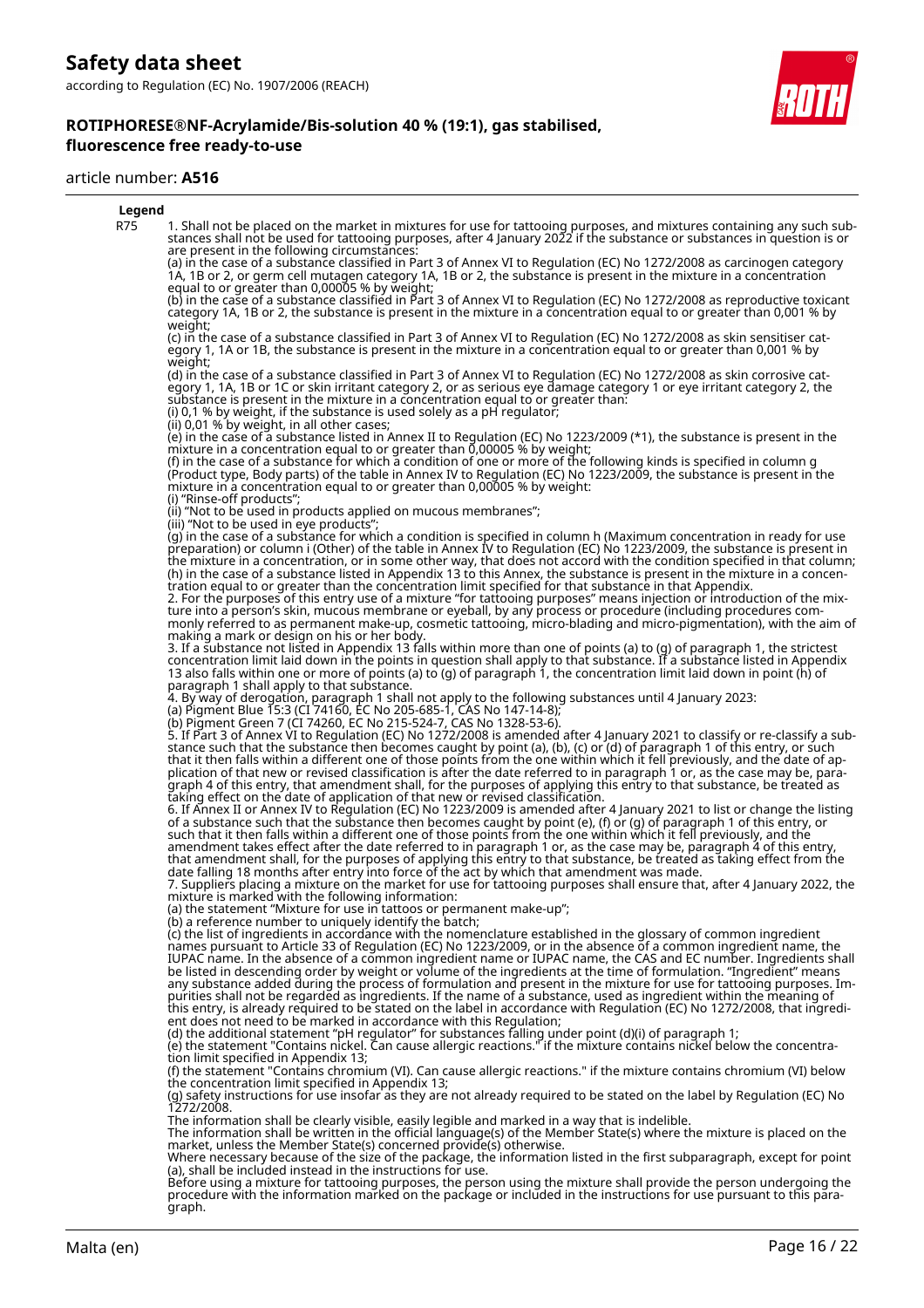**ROTIPHORESE®NF-Acrylamide/Bis-solution 40 % (19:1), gas stabilised,**



### article number: **A516**

#### **Legend**

8. Mixtures that do not contain the statement "Mixture for use in tattoos or permanent make-up" shall not be used for tattooing purposes.

9. This entry does not apply to substances that are gases at temperature of 20 °C and pressure of 101,3 kPa, or generate a vapour pressure of more than 300 kPa at temperature of 50 °C, with the exception of formaldehyde (CAS No 50- 00-0, EC No 200-001-8).

10. This entry does not apply to the placing on the market of a mixture for use for tattooing purposes, or to the use of a mixture for tattooing purposes, when placed on the market exclusively as a medical device or an accessory to a medical device, within the meaning of Regulation (EU) 2017/745, or when used exclusively as a medical device or an accessory to a medical device, within the same meaning. Where the placing on the market or use may not be exclusively as a medical device or an accessory to a medical device, the requirements of Regulation (EU) 2017/745 and of this Regulation shall apply cumulatively.

### **List of substances subject to authorisation (REACH, Annex XIV)/SVHC - candidate list**

### **Substance of Very High Concern (SVHC)**

| ا -Name acc. to invent<br>ory | <b>CAS</b><br>No | Listed in      | <b>Remarks</b>           | Latest ap-<br>plication<br>date | <b>Sunset</b><br>date | Date of in-<br><b>clusion</b> |
|-------------------------------|------------------|----------------|--------------------------|---------------------------------|-----------------------|-------------------------------|
| acrylamide                    | 79-06-1          | Candidate list | Carc. A57a<br>Muta. A57b |                                 |                       | 30.03.2010                    |

#### **Legend**

candidate list Substances meeting the criteria referred to in Article 57 and for eventual inclusion in Annex XIV Carc. A57a Carcinogenic (article 57a)

Muta. A57b Mutagenic (article 57b)

### **Seveso Directive**

|           | 2012/18/EU (Seveso III)                      |                                                                                                 |              |  |  |  |
|-----------|----------------------------------------------|-------------------------------------------------------------------------------------------------|--------------|--|--|--|
| <b>No</b> | <b>Dangerous substance/hazard categories</b> | Qualifying quantity (tonnes) for the ap-<br>plication of lower and upper-tier re-<br>quirements | <b>Notes</b> |  |  |  |
|           | not assigned                                 |                                                                                                 |              |  |  |  |

### **Deco-Paint Directive**

| VOC content | 25 – 40 %<br>1.118 <sup>g</sup> / <sub>l</sub> |
|-------------|------------------------------------------------|
|             |                                                |

#### **Industrial Emissions Directive (IED)**

| VOC content                                | 0 %  |
|--------------------------------------------|------|
| VOC content (Water content was discounted) | 09/1 |

### **Directive on the restriction of the use of certain hazardous substances in electrical and electronic equipment (RoHS)**

none of the ingredients are listed

### **Regulation concerning the establishment of a European Pollutant Release and Transfer Register (PRTR)**

none of the ingredients are listed

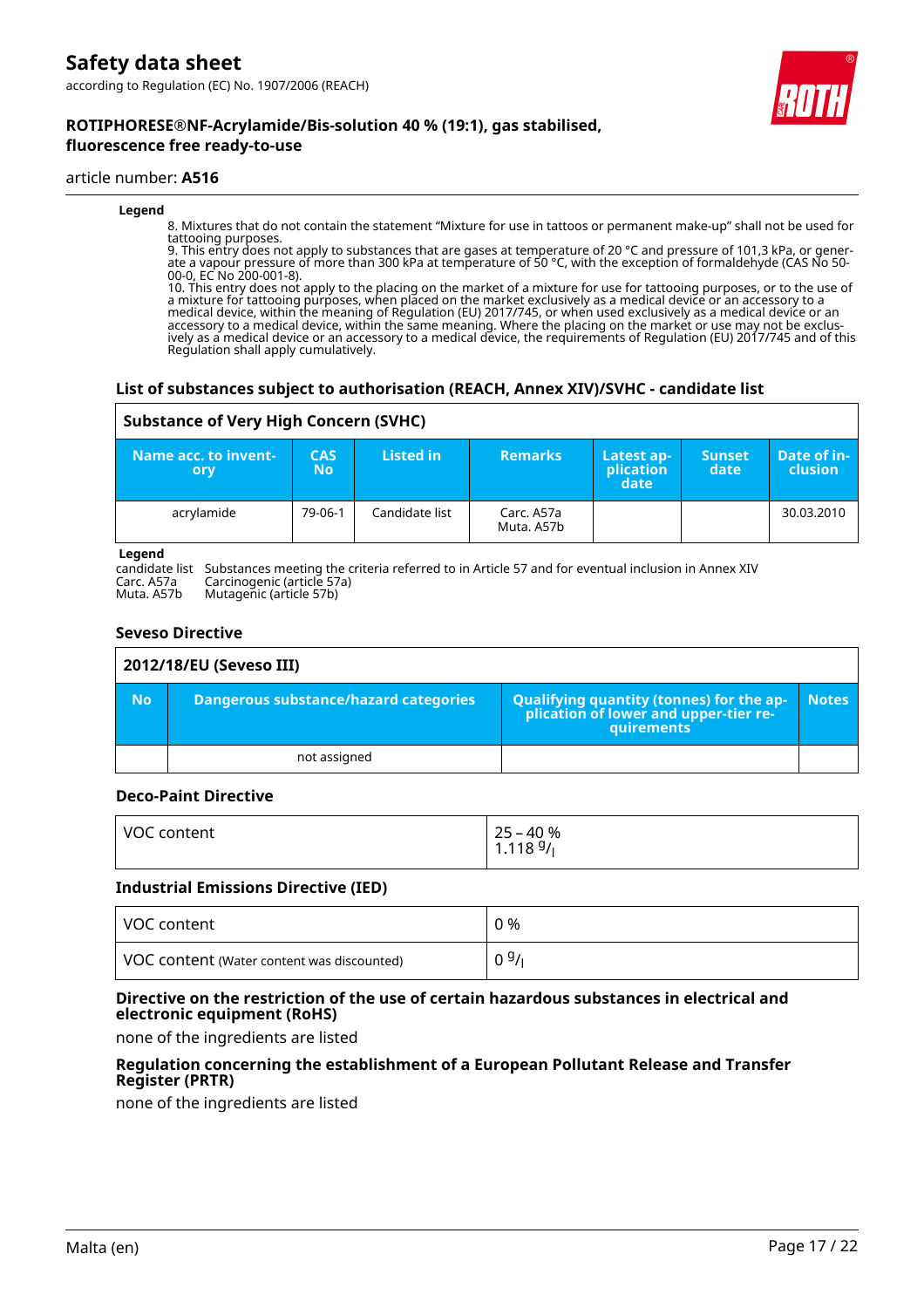### article number: **A516**

| <b>Water Framework Directive (WFD)</b> |                                                                                                                                                                                                                                                                                                              |               |           |                |
|----------------------------------------|--------------------------------------------------------------------------------------------------------------------------------------------------------------------------------------------------------------------------------------------------------------------------------------------------------------|---------------|-----------|----------------|
| List of pollutants (WFD)               |                                                                                                                                                                                                                                                                                                              |               |           |                |
| <b>Name of substance</b>               | Name acc. to inventory                                                                                                                                                                                                                                                                                       | <b>CAS No</b> | Listed in | <b>Remarks</b> |
| acrylamide prop-2-enamide              | Substances and preparations, or<br>the breakdown products of such,<br>which have been proved to pos-<br>sess carcinogenic or mutagenic<br>properties or properties which<br>may affect steroidogenic, thyroid,<br>reproduction or other endocrine-<br>related functions in or via the<br>aquatic environment |               | a)        |                |

**Legend**

A) Indicative list of the main pollutants

### **Regulation on the marketing and use of explosives precursors**

none of the ingredients are listed

### **Regulation on drug precursors**

none of the ingredients are listed

### **Regulation on substances that deplete the ozone layer (ODS)**

none of the ingredients are listed

### **Regulation concerning the export and import of hazardous chemicals (PIC)**

none of the ingredients are listed

### **Regulation on persistent organic pollutants (POP)**

none of the ingredients are listed

### **Other information**

Directive 94/33/EC on the protection of young people at work. Observe employment restrictions under the Maternity Protection Directive (92/85/EEC) for expectant or nursing mothers.

### **National inventories**

| <b>Country</b> | <b>Inventory</b> | <b>Status</b>                  |
|----------------|------------------|--------------------------------|
| AU             | <b>AICS</b>      | all ingredients are listed     |
| CA             | <b>DSL</b>       | all ingredients are listed     |
| <b>CN</b>      | <b>IECSC</b>     | all ingredients are listed     |
| EU             | <b>ECSI</b>      | all ingredients are listed     |
| EU             | REACH Reg.       | all ingredients are listed     |
| JP             | <b>CSCL-ENCS</b> | all ingredients are listed     |
| <b>KR</b>      | KECI             | all ingredients are listed     |
| <b>MX</b>      | INSQ             | all ingredients are listed     |
| NZ             | <b>NZIOC</b>     | all ingredients are listed     |
| <b>PH</b>      | <b>PICCS</b>     | all ingredients are listed     |
| <b>TR</b>      | <b>CICR</b>      | not all ingredients are listed |
|                |                  |                                |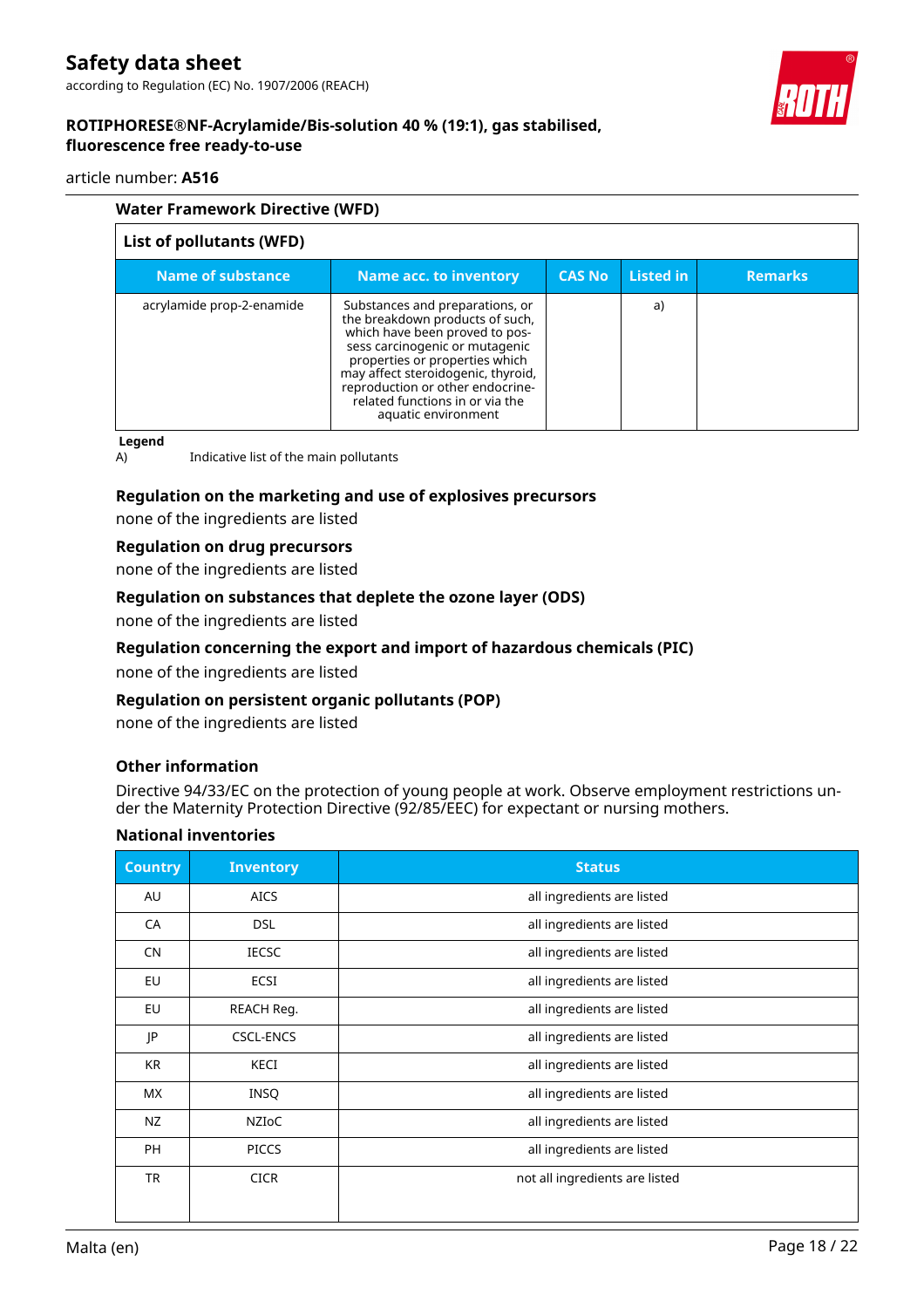

### **ROTIPHORESE®NF-Acrylamide/Bis-solution 40 % (19:1), gas stabilised, fluorescence free ready-to-use**

### article number: **A516**

| <b>Country</b> | <b>Inventory</b> | <b>Status</b>              |
|----------------|------------------|----------------------------|
| <b>TW</b>      | TCSI             | all ingredients are listed |
| US.            | TSCA             | all ingredients are listed |
| hnene          |                  |                            |

| M.<br>×<br>., |
|---------------|
|               |

### **15.2 Chemical Safety Assessment**

Chemical safety assessments for substances in this mixture were not carried out.

### **SECTION 16: Other information**

### **Indication of changes (revised safety data sheet)**

Alignment to regulation: Regulation (EC) No. 1907/2006 (REACH), amended by 2020/878/EU

### Restructuring: section 9, section 14

| <b>Section</b> | <b>Former entry (text/value)</b>                                                 | <b>Actual entry (text/value)</b>                                                                                                                                             | Safety-<br>relev-<br>ant |
|----------------|----------------------------------------------------------------------------------|------------------------------------------------------------------------------------------------------------------------------------------------------------------------------|--------------------------|
| 2.1            |                                                                                  | Classification according to Regulation (EC) No<br>1272/2008 (CLP):<br>change in the listing (table)                                                                          | yes                      |
| 2.1            |                                                                                  | The most important adverse physicochemical,<br>human health and environmental effects:<br>Delayed or immediate effects can be expected<br>after short or long-term exposure. | yes                      |
| 2.2            | Hazardous ingredients for labelling:<br>Acrylamide, N,N'-Methylene bisacrylamide | Hazardous ingredients for labelling:<br>Acrylamide prop-2-enamide, N,N'-Methylene<br>bisacrylamide                                                                           | yes                      |
| 2.2            | contains:<br>Acrylamide, N,N'-Methylene bisacrylamide                            | contains:<br>Acrylamide prop-2-enamide, N,N'-Methylene<br>bisacrylamide                                                                                                      | yes                      |
| 2.3            | Other hazards:<br>There is no additional information.                            | Other hazards                                                                                                                                                                | yes                      |
| 2.3            |                                                                                  | Results of PBT and vPvB assessment:<br>This mixture does not contain any substances<br>that are assessed to be a PBT or a vPvB.                                              | yes                      |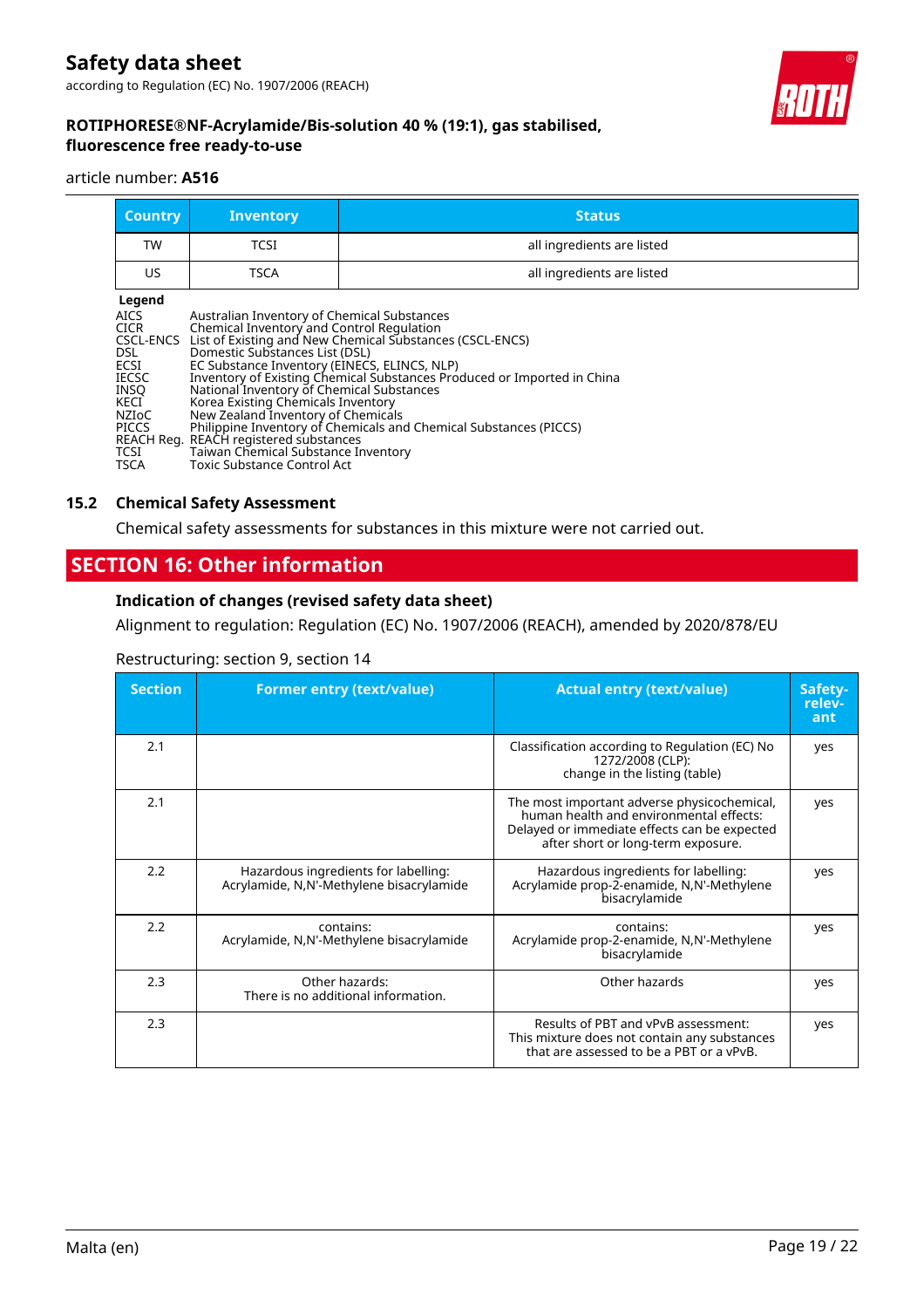# **Safety data sheet**

according to Regulation (EC) No. 1907/2006 (REACH)

### **ROTIPHORESE®NF-Acrylamide/Bis-solution 40 % (19:1), gas stabilised, fluorescence free ready-to-use**



### article number: **A516**

|               | <b>Abbreviations and acronyms</b>                                                                                                                                                                                               |
|---------------|---------------------------------------------------------------------------------------------------------------------------------------------------------------------------------------------------------------------------------|
| Abbr.         | <b>Descriptions of used abbreviations</b>                                                                                                                                                                                       |
| 2017/2398/EU  | Directive of the European Parliament and of the Council amending Directive 2004/37/EC on the protec-<br>tion of workers from the risks related to exposure to carcinogens or mutagens at work                                   |
| Acute Tox.    | Acute toxicity                                                                                                                                                                                                                  |
| ADN           | Accord européen relatif au transport international des marchandises dangereuses par voies de naviga-<br>tion intérieures (European Agreement concerning the International Carriage of Dangerous Goods by In-<br>land Waterways) |
| <b>ADR</b>    | Accord relatif au transport international des marchandises dangereuses par route (Agreement concern-<br>ing the International Carriage of Dangerous Goods by Road)                                                              |
| ATE           | <b>Acute Toxicity Estimate</b>                                                                                                                                                                                                  |
| <b>BCF</b>    | Bioconcentration factor                                                                                                                                                                                                         |
| <b>BOD</b>    | Biochemical Oxygen Demand                                                                                                                                                                                                       |
| Carc.         | Carcinogenicity                                                                                                                                                                                                                 |
| CAS           | Chemical Abstracts Service (service that maintains the most comprehensive list of chemical substances)                                                                                                                          |
| Ceiling-C     | Ceiling value                                                                                                                                                                                                                   |
| <b>CLP</b>    | Regulation (EC) No 1272/2008 on classification, labelling and packaging of substances and mixtures                                                                                                                              |
| <b>COD</b>    | Chemical oxygen demand                                                                                                                                                                                                          |
| <b>DGR</b>    | Dangerous Goods Regulations (see IATA/DGR)                                                                                                                                                                                      |
| <b>DNEL</b>   | Derived No-Effect Level                                                                                                                                                                                                         |
| EC50          | Effective Concentration 50 %. The EC50 corresponds to the concentration of a tested substance causing<br>50 % changes in response (e.g. on growth) during a specified time interval                                             |
| EC No         | The EC Inventory (EINECS, ELINCS and the NLP-list) is the source for the seven-digit EC number, an identi-<br>fier of substances commercially available within the EU (European Union)                                          |
| <b>EINECS</b> | European Inventory of Existing Commercial Chemical Substances                                                                                                                                                                   |
| <b>ELINCS</b> | European List of Notified Chemical Substances                                                                                                                                                                                   |
| EmS           | <b>Emergency Schedule</b>                                                                                                                                                                                                       |
| ErC50         | ≡ EC50: in this method, that concentration of test substance which results in a 50 % reduction in either<br>growth (EbC50) or growth rate (ErC50) relative to the control                                                       |
| Eye Dam.      | Seriously damaging to the eye                                                                                                                                                                                                   |
| Eye Irrit.    | Irritant to the eye                                                                                                                                                                                                             |
| <b>GHS</b>    | "Globally Harmonized System of Classification and Labelling of Chemicals" developed by the United Na-<br>tions                                                                                                                  |
| IARC          | International Agency for Research on Cancer                                                                                                                                                                                     |
| IATA          | <b>International Air Transport Association</b>                                                                                                                                                                                  |
| IATA/DGR      | Dangerous Goods Regulations (DGR) for the air transport (IATA)                                                                                                                                                                  |
| ICAO          | International Civil Aviation Organization                                                                                                                                                                                       |
| ICAO-TI       | Technical instructions for the safe transport of dangerous goods by air                                                                                                                                                         |
| IMDG          | International Maritime Dangerous Goods Code                                                                                                                                                                                     |
| IMDG-Code     | International Maritime Dangerous Goods Code                                                                                                                                                                                     |
|               |                                                                                                                                                                                                                                 |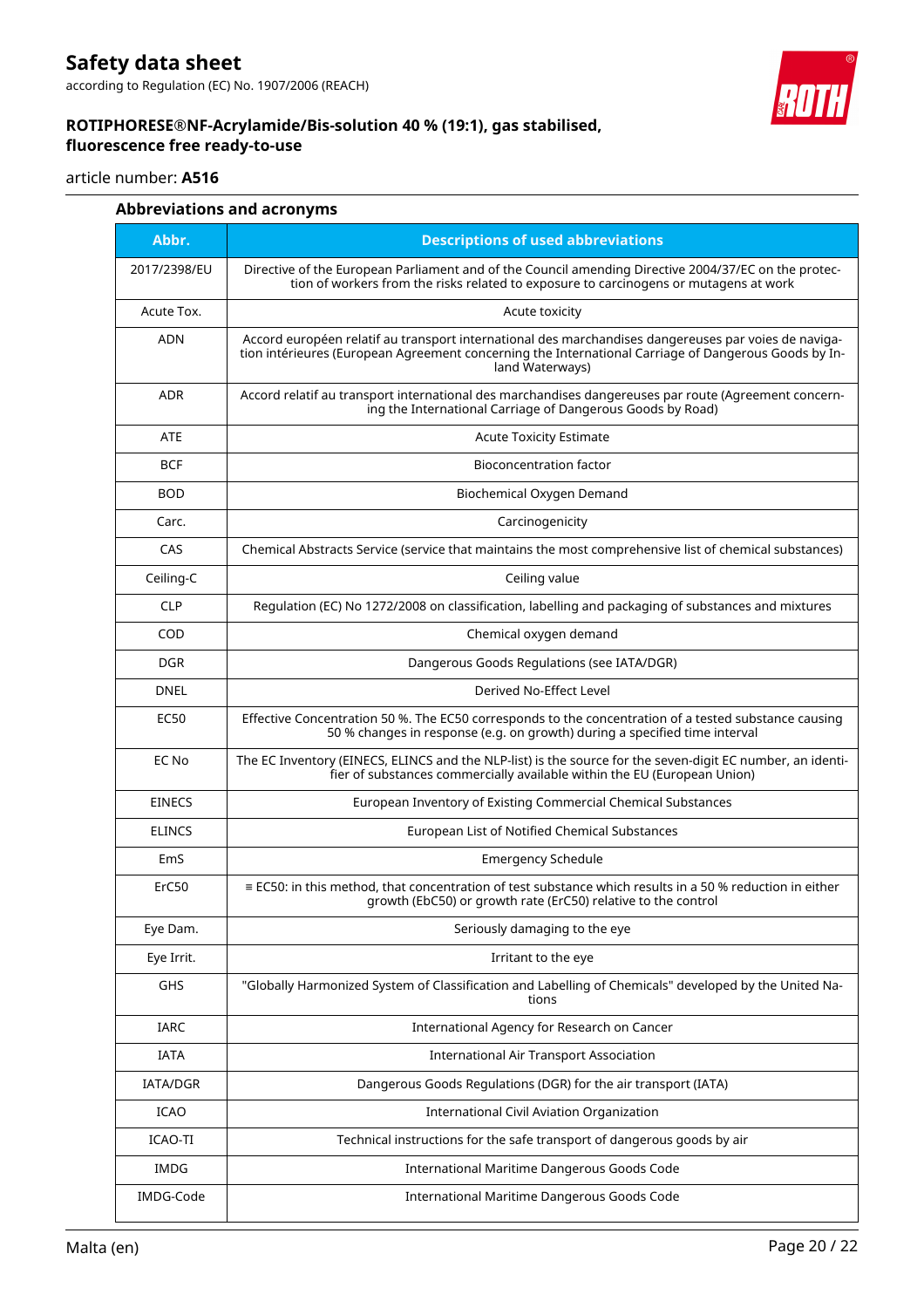# **Safety data sheet**

according to Regulation (EC) No. 1907/2006 (REACH)



### **ROTIPHORESE®NF-Acrylamide/Bis-solution 40 % (19:1), gas stabilised, fluorescence free ready-to-use**

### article number: **A516**

| Abbr.          | <b>Descriptions of used abbreviations</b>                                                                                                                                    |
|----------------|------------------------------------------------------------------------------------------------------------------------------------------------------------------------------|
| index No       | The Index number is the identification code given to the substance in Part 3 of Annex VI to Regulation<br>(EC) No 1272/2008                                                  |
| <b>IOELV</b>   | Indicative occupational exposure limit value                                                                                                                                 |
| LD50           | Lethal Dose 50 %: the LD50 corresponds to the dose of a tested substance causing 50 % lethality during a<br>specified time interval                                          |
| log KOW        | n-Octanol/water                                                                                                                                                              |
| Muta.          | Germ cell mutagenicity                                                                                                                                                       |
| <b>NLP</b>     | No-Longer Polymer                                                                                                                                                            |
| PBT            | Persistent, Bioaccumulative and Toxic                                                                                                                                        |
| <b>PNEC</b>    | <b>Predicted No-Effect Concentration</b>                                                                                                                                     |
| ppm            | Parts per million                                                                                                                                                            |
| <b>REACH</b>   | Registration, Evaluation, Authorisation and Restriction of Chemicals                                                                                                         |
| Repr.          | Reproductive toxicity                                                                                                                                                        |
| <b>RID</b>     | Règlement concernant le transport International ferroviaire des marchandises Dangereuses (Regula-<br>tions concerning the International carriage of Dangerous goods by Rail) |
| Skin Corr.     | Corrosive to skin                                                                                                                                                            |
| Skin Irrit.    | Irritant to skin                                                                                                                                                             |
| Skin Sens.     | Skin sensitisation                                                                                                                                                           |
| <b>STEL</b>    | Short-term exposure limit                                                                                                                                                    |
| <b>STOT RE</b> | Specific target organ toxicity - repeated exposure                                                                                                                           |
| <b>SVHC</b>    | Substance of Very High Concern                                                                                                                                               |
| <b>TWA</b>     | Time-weighted average                                                                                                                                                        |
| <b>VOC</b>     | Volatile Organic Compounds                                                                                                                                                   |
| vPvB           | Very Persistent and very Bioaccumulative                                                                                                                                     |

### **Key literature references and sources for data**

Regulation (EC) No 1272/2008 on classification, labelling and packaging of substances and mixtures. Regulation (EC) No. 1907/2006 (REACH), amended by 2020/878/EU.

Agreement concerning the International Carriage of Dangerous Goods by Road (ADR). International Maritime Dangerous Goods Code (IMDG). Dangerous Goods Regulations (DGR) for the air transport (IATA).

### **Classification procedure**

Physical and chemical properties. The classification is based on tested mixture. Health hazards. Environmental hazards. The method for classification of the mixture is based on ingredients of the mixture (additivity formula).